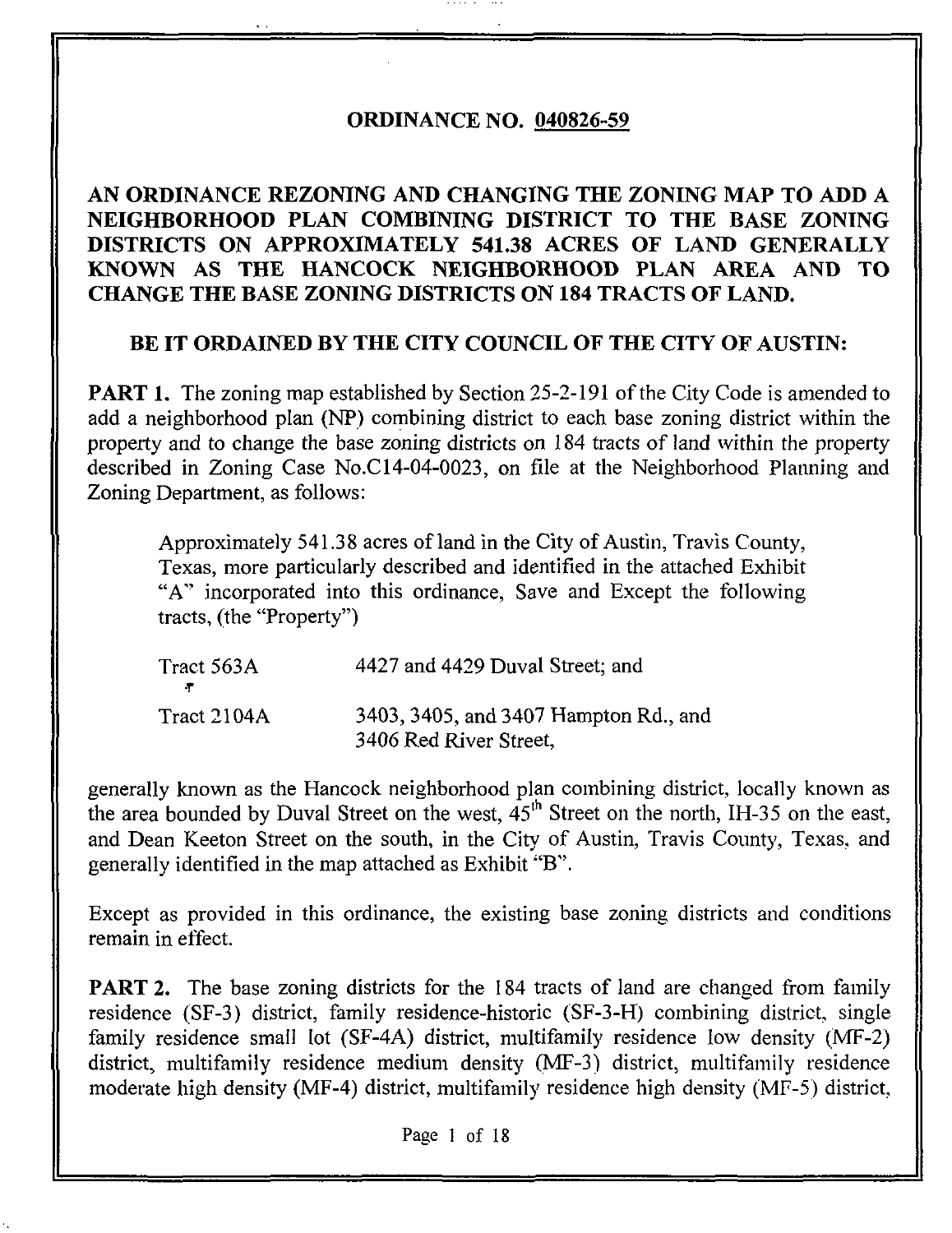limited office (LO) district, neighborhood commercial (LR) district, neighborhood commercial-conditional overlay (LR-CO) combining district, community commercial (GR) district, community commercial-conditional overlay (GR-CO) combining district, general commercial services  $(CS)$  district, general commercial services-conditional overlay  $(CS)$ -CO) combining district, and commercial-liquor sales (CS-1) district, to single family residence-conditional overlay-neighborhood plan (SF-2-CO-NP) combining district, family residence-conditional overlay-neighborhood plan (SF-3-CO-NP) combining district, family residence-historic-conditional overlay-neighborhood plan (SF-3-H-CO-NP) combining district, single family residence small lot-conditional overlay-neighborhood plan (SF-4A-CO-NP) combining district, multifarnily residence low density-neighborhood plan (MF-2-NP) combining district, multifamily residence low density-conditional overlayneighborhood plan (MF-2-CO-NP) combining district, multifamily residence medium density-neighborhood plan (MF-3-NP) combining district, multifamily residence medium density-conditional overlay-neighborhood plan (MF-3-CO-NP) combining district, multifamily residence moderate high density-conditional overlay-neighborhood plan (MF-4-CO-NP) combining district, neighborhood office-mixed use-neighborhood plan (NO-MU-NP) combining district, limited office-mixed use-neighborhood plan (LO-MU-NP) combining district, limited office-mixed use-conditional overlay-neighborhood plan (LO-MU-CO-NP) combining district, general office-mixed use-neighborhood plan (GO-MU-NP) combining district, general office-mixed use-conditional overlay-neighborhood plan (GO-MU-CO-NP) combining district, neighborhood commercial-conditional overlayneighborhood plan (LR-CO-NP) combining district, neighborhood commercial-mixed useneighborhood plan (LR-MU-NP) combining district, neighborhood commercial-mixed useconditional overlay-neighborhood plan (LR-MU-CO-NP) combining district, community commercial-mixed use-neighborhood plan (GR-MU-NP) combining district, community commercial-mixed use-conditional overlay-neighborhood plan (GR-MU-CO-NP) combining district, general commercial services-conditional overlay-neighborhood plan (CS-CO-NP) combining district, general commercial services-mixed use-neighborhood plan (CS-MU-NP) combining district, general commercial services-mixed use-conditional overlay-neighborhood plan (CS-MU-CONP) combining district, commercial-liquor salesconditional overlay-neighborhood plan (CS-1-CO-NP) combining district, and publicneighborhood plan (P-NP) combining district, as more particularly described and identified in the chart below:

| <b>TRACT</b> | <b>ADDRESS</b><br>$\sim$ $-$<br>$\sim$ $\sim$<br>a sa company of | <b>FROM</b> | то              |
|--------------|------------------------------------------------------------------|-------------|-----------------|
| 501          | 2803, 2819, 2821, 2827 SAN JACINTO BLVD                          | LR-CO       | LR-MU-CO-<br>NP |
| 503          | 505, 507, 509 RATHERVUE PL                                       | SF-3        | $MF-4-CO-NP$    |
| 503A         | 601, 605 RATHERVUE PL                                            | $SF-3$      | MF-4-CO-NP      |
| 503B         | 607, 609 RATHERVUE PL                                            | $SF-3$      | GO-MU-CO-<br>ΝP |
| 504          | 501 BELLEVUE PL                                                  | LO          | LO-MU-NP        |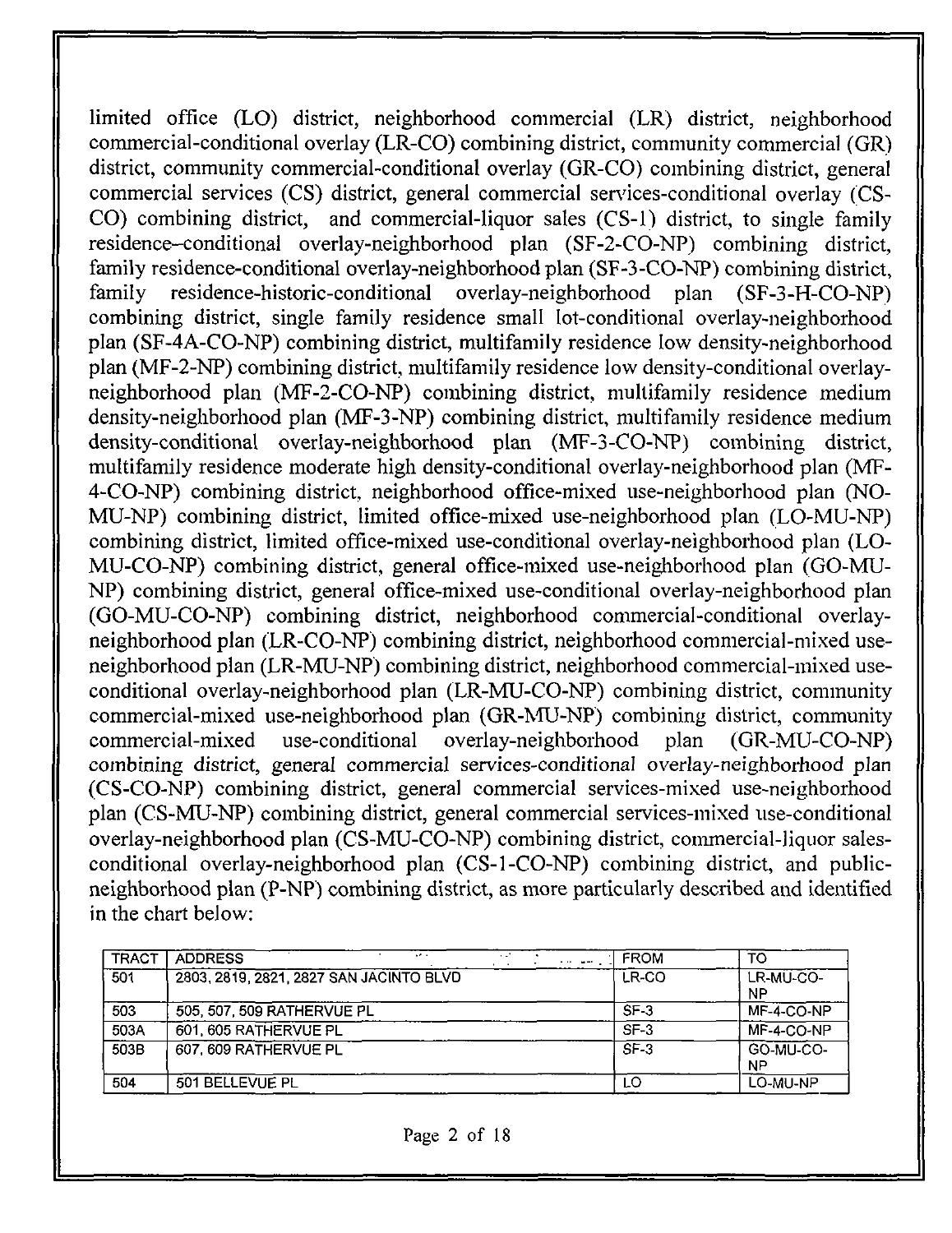| <b>TRACT</b>     | <b>ADDRESS</b>                                                                                                                                                   | <b>FROM</b>                               | <b>TO</b>                       |
|------------------|------------------------------------------------------------------------------------------------------------------------------------------------------------------|-------------------------------------------|---------------------------------|
| 505              | 716 E DEAN KEETON ST; 3013 HARRIS PARK AVE                                                                                                                       | $SF-3$                                    | P-NP                            |
| 506              | 706 E DEAN KEETON ST                                                                                                                                             | SF3                                       | $MF-3-NP$                       |
| $\overline{507}$ | 2900, 2902 MEDICAL ARTS ST                                                                                                                                       | <b>LR</b>                                 | LR-MU-CO-<br>NP.                |
| 507A             | 2912 MEDICAL ARTS ST                                                                                                                                             | LR.                                       | LR-MU-CO-<br>NP.                |
| 508              | 2915 HAMPTON RD                                                                                                                                                  | LO                                        | SF-3-CO-NP                      |
| 508A             | WEST 115' OF 2910 MEDICAL ARTS ST                                                                                                                                | $\overline{\mathsf{MF-3}}$                | $MF-3-CO-NP$                    |
| 509              | 3000, 3004 MEDICAL ARTS                                                                                                                                          | $\overline{10}$                           | LO-MU-CO-<br>NP.                |
| 510              | 814 E 31ST ST; 3100 RED RIVER ST                                                                                                                                 | LO                                        | LO-MU-CO-<br>NP.                |
| $\overline{511}$ | 3110 MEDICAL ARTS ST                                                                                                                                             | GŌ                                        | GO-MU-CO-<br>NP.                |
| $\overline{512}$ | 805, 811 E 32ND ST                                                                                                                                               | LO.                                       | LO-MU-CO-<br><b>NP</b>          |
| $\overline{513}$ | 2901, 2911, 2915, 3001 MEDICAL ARTS ST                                                                                                                           | $\overline{\text{MF-3}}$ MF-5. LO.<br>CS. | GR MU-CO-<br>NP.                |
| $\overline{514}$ | 0 RED RIVER ST (COMMON AREA LESS 11 SQ FT MEDICAL<br>ARTS SQUARE PLUS 1/2 VAC STREET)                                                                            | $\overline{\text{MF}}$ -5                 | GR-MU-CO-<br>NP.                |
| 514A             | 920 E DEAN KEETON ST                                                                                                                                             | $\overline{GO}$                           | GR-MU-NP                        |
| 515              | 926 E DEAN KEETON ST                                                                                                                                             | GO                                        | GR-MU-CO-<br>NP/MF-6-CO-<br>NP. |
| 516              | 924 E DEAN KEETON ST                                                                                                                                             | GO                                        | GR-MU-CO-<br>NP/MF-6-CO-<br>NP. |
| 517              | 2900 SWISHER ST                                                                                                                                                  | LO                                        | GR-MU-NP                        |
| 518              | 0 COMANCHE ST (N .255 ACR OF TRT 1 OLT 23 DIVISION C)                                                                                                            | ਨਾ                                        | GR-MU-NP                        |
| 519              | 2703 2901 SWISHER ST                                                                                                                                             | SF-3, MF-5, GO                            | GR-MU-NP                        |
| 520              | 2706, 2800, 2900, 2908 COLE ST                                                                                                                                   | $SF-3, GO$                                | GR-MU-NP                        |
| 520A             | 2804, 2900, 2908 N I-35 SV RD SB; 0 DEAN KEETON ST E (LOT<br>10 * LESS SE TRI PLUS PT OF ADJ VAC ALLEY & NW TRI OF<br>LOT 11 BLK 1 OLT 23 DIV C FELLMAN HEIGHTS) | $\overline{\text{cs}}$                    | CS-MU-NP                        |
| 521              | 918, 924, 926, 1000, 1004 E 32ND ST                                                                                                                              | $\overline{SO}$                           | GO-MU-NP                        |
| 522              | 3203, 3205, 3211 RED RIVER ST                                                                                                                                    | $\overline{\text{cs}}$                    | CS-MU-CO-<br><b>NP</b>          |
| 523              | 812 E 32ND ST                                                                                                                                                    | LO                                        | LO-MU-CO-<br>NP.                |
| $\overline{524}$ | 3200 RED RIVER ST                                                                                                                                                | $GR$ -CO                                  | GR-MU-CO-<br>NP.                |
| 525              | 3208 RED RIVER ST                                                                                                                                                | GO                                        | GO-MU-CO-<br>NP.                |
| 526              | 3212 RED RIVER ST                                                                                                                                                | GO                                        | GO-MU-CO-<br>NP.                |
| 526A             | 3304 RED RIVER ST                                                                                                                                                | $\overline{\mathsf{MF-2}}$                | $MF-3-NP$                       |
| 527              | 3310 RED RIVER ST                                                                                                                                                | LO.                                       | LO-MU-CO-<br>NP.                |
| 527A             | 3308 HAMPTON RD; 0 HARRIS AVE (LOT 17 * & 1.06ACR OF LOT<br>18 OLT 6-9 DIV C BEAU SITE)                                                                          | $SF-3$                                    | $P-NP$                          |
| 528              | 906 KEITH LN                                                                                                                                                     | $\overline{GO}$                           | GO-MU-NP                        |
| 529              | 3501 RED RIVER ST                                                                                                                                                | $MF-4$                                    | MF-4-CO-NP                      |
| 530              | 1000, 1002, 1004 CONCORDIA AVE                                                                                                                                   | LO                                        | LO-MU-NP                        |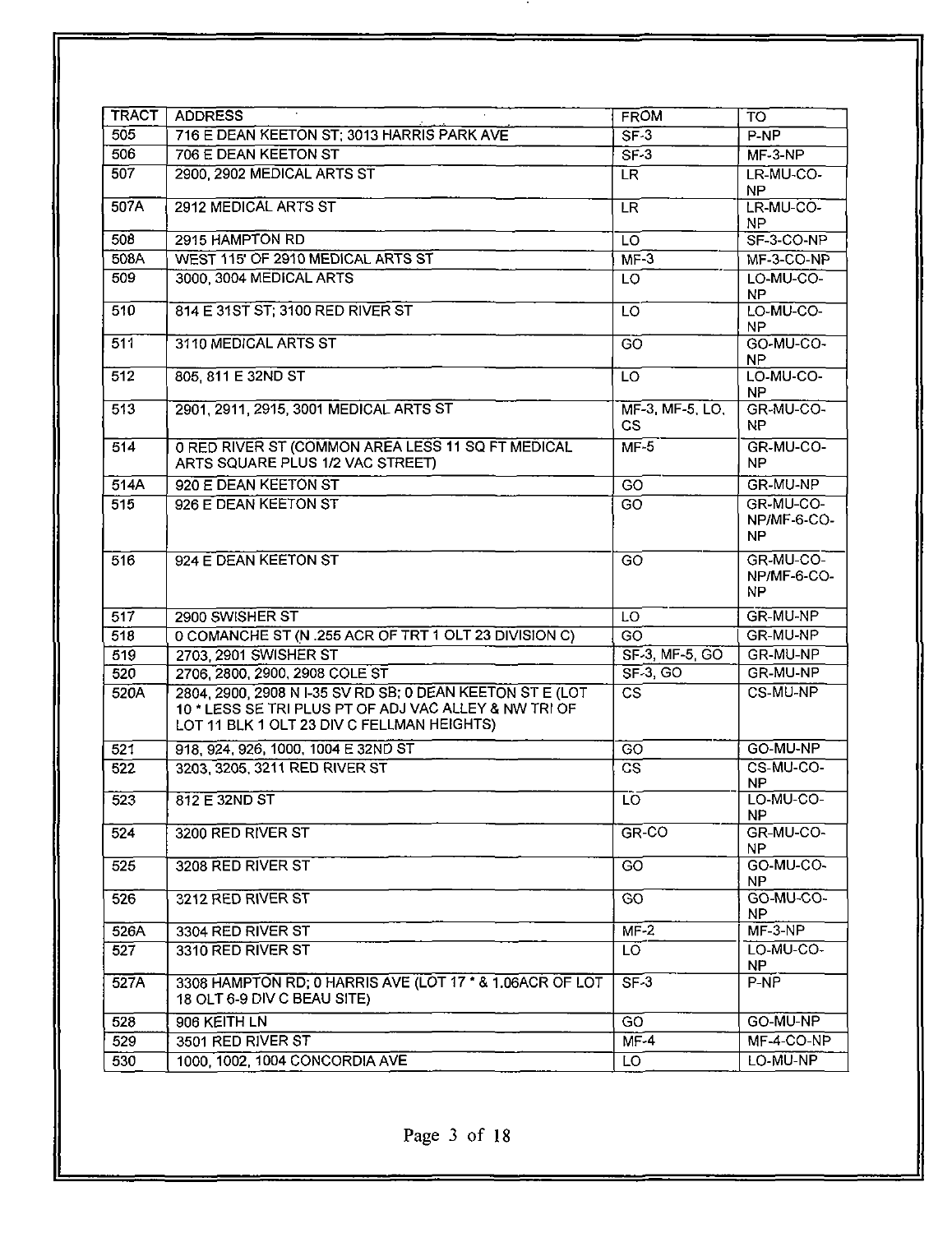| <b>TRACT</b> | <b>ADDRESS</b>                                                                                                         | <b>FROM</b>                | TO.                    |
|--------------|------------------------------------------------------------------------------------------------------------------------|----------------------------|------------------------|
| 531          | 1009, 1011 E 38TH ST; 3503, 3505, 3507, 3701, 3703 HARMON<br>AVE; 3500, 3502, 3506, 3700, 3702, 3704 N I-35 SVC RD SB  | $\overline{\text{cs}}$     | CS-MU-NP               |
| 532          | 1014 E 38TH ST; 1015 E 38TH 1/2 ST                                                                                     | $\overline{\text{CS}}$     | CS-MU-CO-<br>NP.       |
| 532A         | 1016 E 38TH ST; 1017 E 38TH 1/2 ST; 3800, 3808, 3810 N IH-35<br>SVC RD SB                                              | CS.                        | CS-MU-NP               |
| 533          | 1013 E 38TH 1/2 ST                                                                                                     | LO                         | LO-MU-NP               |
| 534          | 1012 E 38TH 1/2 ST                                                                                                     | LO                         | LO-MU-NP               |
| 535          | 1016 E 38TH 1/2 ST                                                                                                     | $\overline{\text{cs}}$     | CS-MU-CO-<br><b>NP</b> |
| 535A         | 3828 N IH-35 SVC RD SB                                                                                                 | $\overline{\text{cs}}$     | CS-MU-NP               |
| 536          | 1006 E 39TH ST                                                                                                         | SF <sub>3</sub>            | LO-MU-CO-<br><b>NP</b> |
| 536A         | 1008 E 39TH ST (N 100.28 FT OF S 207.2 FT OF E 52.89 FT OF<br>LOT 1 BLK 9 OLT 20-21 DIV C PLAINVIEW HEIGHTS E 39TH ST) | $SF-3$                     | LO-MU-CO-<br>NP.       |
| 536B         | 1008 (S 100.29 FT OF E 52.89 FT OF LOT 1 BLK 9 OLT 20-21 DIV<br>C PLAINVIEW HEIGHTS E 39TH ST)                         | $SF-3$                     | LO-MU-CO-<br><b>NP</b> |
| 537          | 1019 E 39TH ST; 1009 E 40TH ST                                                                                         | GO                         | GO-MU-NP               |
| 537A         | 1015, 1017 E 40TH ST; 3900, 3906 N IH-35 SVC RD SB                                                                     | $\overline{\text{cs}}$     | CS-MU-NP               |
| 538          | 1005, 1007 E 40TH ST                                                                                                   | LO                         | LO-MU-NP               |
| 539          | 930, 1000, 1002, 1004, 1006, 1008, 1010 E 40TH ST                                                                      | $\overline{L}$             | LO-MU-NP               |
| 540          | 1033 E 41ST ST: 4000 N IH-35 SVC RD SB                                                                                 | $\overline{\text{cs}}$     | CS-MU-NP               |
| 540A         | 1025 E 43RD ST                                                                                                         | $\overline{\text{CS-CO}}$  | CS-MU-CO-<br>NP        |
| 541          | 905, 907, 909, 913, 915, 923, 925, 927, 931, 1007, 1013, 1017, 1021<br>E 41ST ST                                       | <b>GR</b>                  | GR-MU-CO-<br>NP        |
| 541A         | 4007-4011 RED RIVER ST                                                                                                 | $GR-CO$                    | GR-MU-CO-<br>NP.       |
| 542          | 4003, 4005 RED RIVER ST; 902, 910, 912, 918, 920, 924, 928 E<br>40TH ST                                                | SF-3 MF-3 LO               | $MF-3-NP$              |
| 543          | 1000 E 41ST ST (EXCEPT 2,500 SQ FT OF OUTLOT 19,<br>ORIGINAL CITY OF AUSTIN, TWIN LIQUORS SITE)                        | GR, CS                     | CS-CO-NP               |
| 543A         | 1000 E 41ST ST--2,500 SQ FT OF OUTLOT 19, ORIGINAL CITY<br>OF AUSTIN, TWIN LIQUORS SITE AS SHOWN ON EXHIBIT C)         | $CS-1$                     | $CS-1-CO-NP$           |
| 546          | 906 ELLINGSON; 4425 RED RIVER                                                                                          | LR.                        | LR-MU-NP               |
| 547          | 4400 RED RIVER ST                                                                                                      | ፒσ                         | LO-MU-NP               |
| 548          | 4210, 4306 RED RIVER ST                                                                                                | $\overline{10}$            | LO-MU-NP               |
| 549          | 811 E 41ST ST                                                                                                          | $SF-3$                     | P-NP                   |
| 549A         | 811 E 41ST ST                                                                                                          | $SF-3$                     | $P-NP$                 |
| 550          | 4003 DUVAL                                                                                                             | $MF-4$                     | LR-MU-CO-<br>NP.       |
| 551          | 506 E 40TH ST                                                                                                          | $MF-4$                     | MF-2-CO-NP             |
| 557          | 500 PARK BLVD                                                                                                          | LR.                        | LR-MU-CO-<br>NP.       |
| 559          | 4215 DUVAL ST                                                                                                          | $\overline{\text{cs}}$     | CS-CO-NP               |
| 560          | 503 E 43RD ST                                                                                                          | $\overline{\text{cs}}$     | $MF-2-NP$              |
| 561          | 4301 DUVAL ST                                                                                                          | $\overline{\text{cs}}$     | CS-CO-NP               |
| 562          | 4305 DUVAL                                                                                                             | $\overline{\mathsf{MF-4}}$ | MF-4-CO-NP             |
| 562A         | 4303, 4305 DUVAL ST                                                                                                    | $\overline{\text{cs}}$     | CS-MU-CO-<br><b>NP</b> |
| 563          | 4409 DUVAL ST                                                                                                          | $\overline{\text{cs}}$     | CS-MU-CO-<br>NP.       |
| 2001         | 507, 509, 511 BELLEVUE PL                                                                                              | $SF-3$                     | SF-3-CO-NP             |

Page 4 of 18

 $\epsilon$  .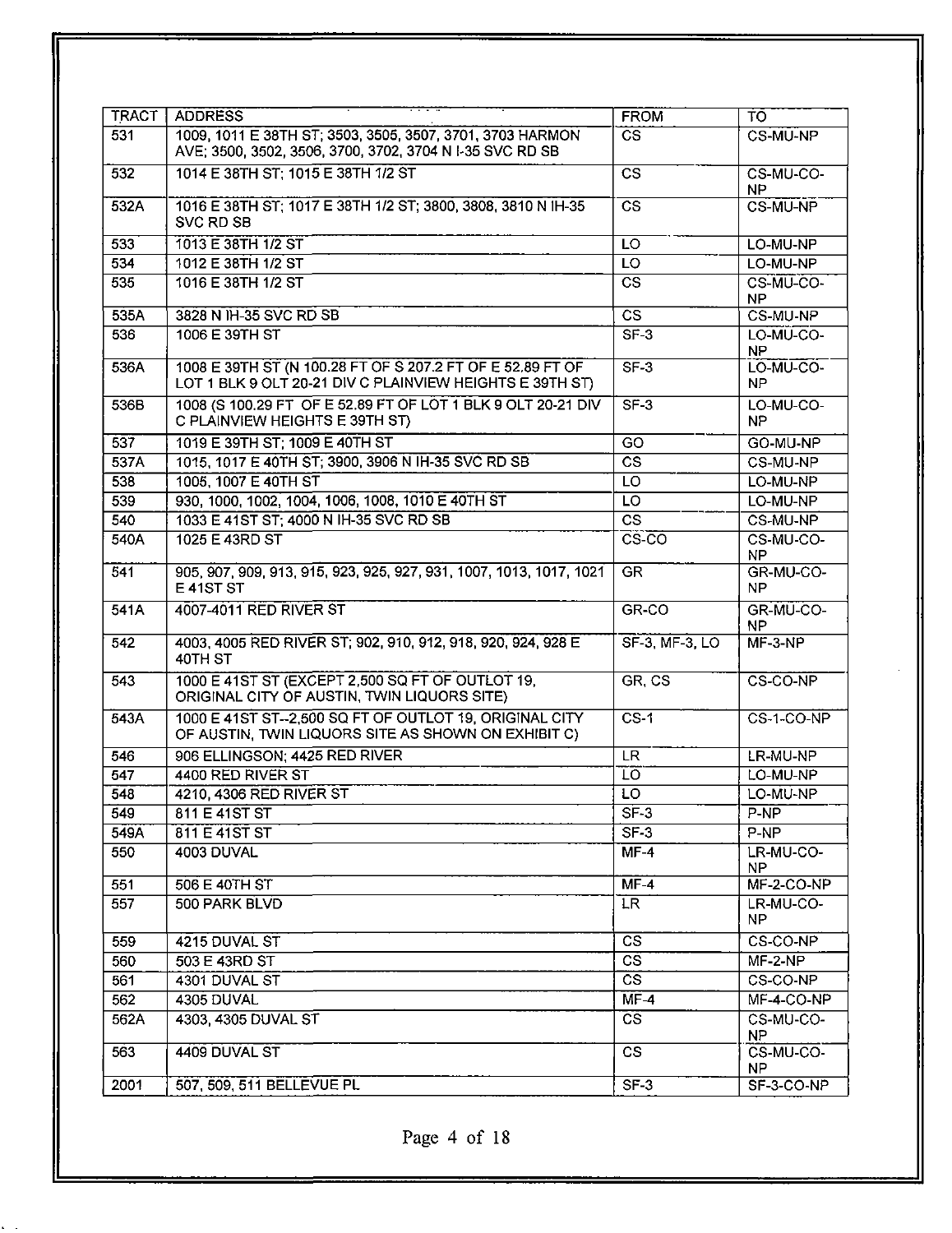| TRACT | <b>ADDRESS</b>                                                                                                                                                                                                                                                                     | <b>FROM</b>                         | TO.                 |
|-------|------------------------------------------------------------------------------------------------------------------------------------------------------------------------------------------------------------------------------------------------------------------------------------|-------------------------------------|---------------------|
| 2002  | 601, 603, 605 BELLEVUE PL                                                                                                                                                                                                                                                          | $SF-3$                              | SF-3-CO-NP          |
| 2003  | 607, 609 BELLEVUE PL                                                                                                                                                                                                                                                               | $SF-3$                              | SF-3-CO-NP          |
| 2004  | 504 BELLEVUE PL                                                                                                                                                                                                                                                                    | $SF-3$                              | SF-3-CO-NP          |
| 2004A | 506 BELLEVUE PL                                                                                                                                                                                                                                                                    | $SF-3-H$                            | SF-3-H-CO-<br>NP.   |
| 2004B | 508 BELLEVUE PL                                                                                                                                                                                                                                                                    | $SF-3$                              | SF-3-CO-NP          |
| 2005  | 604, 606, 608, 610 BELLEVUE PL; 3006 HARRIS PARK AVE; 611<br>RATHERVUE PL                                                                                                                                                                                                          | $SF-3$                              | SF-3-CO-NP          |
| 2005A | 600 BELLEVUE PL                                                                                                                                                                                                                                                                    | $SF-3-H$                            | $SF-3-H-CO-$<br>NP. |
| 2006  | 3102, 3104, 3106 HARRIS PARK AVE; 610 RATHERVUE PL                                                                                                                                                                                                                                 | $\overline{\mathsf{S}F\mathsf{-3}}$ | SF-3-CO-NP          |
| 2007  | 3110 HARRIS PARK AVE                                                                                                                                                                                                                                                               | $SF-3-H$                            | SF-3-H-CO-<br>NP.   |
| 2008  | 806, 808, 810, 812, 814, 816 E 31ST ST; 703, 705, 707, 709, 711,<br>713, 715, 717, 719, 725, 801, 803 E 32ND ST; 3103, 3103, 3111<br>HARRIS PARK AVE; 702, 706, 708, 712, 716, 718, 720, 722, 724<br><b>SPARKS AVE</b>                                                             | $SF-3$                              | SF-3-CO-NP          |
| 2009  | 701, 705, 707, 709 SPARKS AVE                                                                                                                                                                                                                                                      | $SF-3$                              | SF-3-CO-NP          |
| 2010  | 714 E DEAN KEETON ST                                                                                                                                                                                                                                                               | $SF-3$                              | SF-3-CO-NP          |
| 2011  | 802, 804, 806 E DEAN KEETON ST; 805, 807, 809 LEONARD ST                                                                                                                                                                                                                           | $SF-3$                              | SF-3-CO-NP          |
| 2012  | 807, 809 E 30TH ST; 2908, 2914 BEANNA ST; 800, 802, 804, 808<br><b>LEONARD ST</b>                                                                                                                                                                                                  | $SF-3$                              | SF-3-CO-NP          |
| 2013  | 817 E 30TH ST; 2903, 2905, 2907, 2909, 2911, 2913 2915 BEANNA<br>ST; 810 E DEAN KEETON ST; 2900, 2902, 2904, 2910, 2914<br><b>HAMPTON RD</b>                                                                                                                                       | $SF-3$                              | SF-3-CO-NP          |
| 2014  | 806, 808, 810, 812, 814, 818, 820, 822, 824 E 30TH ST; 807, 809,<br>811, 813, 815, 817, 819 E 31ST ST; 721, 723 SPARKS AVE                                                                                                                                                         | $SF-3$                              | SF-3-CO-NP          |
| 2015  | 900, 904, 905, 906, 907, 908, 909, 910, 911, 912, 913, 914, 915,<br>916, 917, 918, 919, 920, 921, 923 E 37TH ST; 901, 903, 905, 907,<br>909, 913, 915, 1001, 1003, 1005, 1007 E 38TH ST; 3504, 3506,<br>3700, 3702, 3704, 3706, 3708, 3710 HARMON AVE; 3511 RED<br><b>RIVER ST</b> | $SF-3$                              | SF-3-CO-NP          |
| 2016  | 904, 906, 908, 910, 912, 1000, 1002, 1004, 1006, 1008, 1010, 1012<br>E 38TH ST; 909, 913, 915, 917, 1001, 1005, 1007, 1009 E 38TH 1/2<br>ST; 3801, 3803, 3805 RED RIVER ST                                                                                                         | $SF-3$                              | SF-3-CO-NP          |
| 2017  | 1011 E 38TH 1/2 ST                                                                                                                                                                                                                                                                 | $SF-4A$                             | SF-4A-CO-NP         |
| 2018  | 906, 908, 910, 912, 914, 916, 1000, 1002, 1004, 1006, 1008, 1010 E<br>38TH 1/2 ST; 907, 911, 913, 915, 917, 919, 921, 923, 925, 1001,<br>1003, 1005, 1007 E 39TH ST; 3809, 3813, 3817 RED RIVER ST                                                                                 | $SF-3$                              | SF-3-CO-NP          |
| 2019  | 907 E 40TH ST; 3900, 3902, 3904, 3906, 3908, 3912, 3914<br>BECKER AVE; 3901, 3903, 3905, 3907, 3909 RED RIVER ST                                                                                                                                                                   | <b>SF-3 MF-3</b>                    | SF-3-CO-NP          |
| 2020  | 912, 914, 916 E 39TH ST; 917, 919, 921 E 40TH ST; 3901, 3903,<br>3905, 3907, 3909, 3911, 3913, 3915 BECKER AVE; 3902, 3906,<br>3908, 3910, 3912, 3914 WILLBERT RD                                                                                                                  | $SF-3$                              | SF-3-CO-NP          |
| 2021  | 1004 E 39TH ST; 3901, 3905, 3907, 3909, 3911, 3913, 3915<br><b>WILLBERT RD</b>                                                                                                                                                                                                     | S <sub>F</sub> 3                    | SF-3-CO-NP          |
| 2022  | 903, 905, 907, 909, 911, 1001, 1003, 1005, 1007, 1009 E 43RD ST;<br>4211, 4213 RED RIVER ST                                                                                                                                                                                        | SF-3 GR                             | SF-3-CO-NP          |
| 2023  | 1011, 1013, 1015, 1017, 1019, 1021, 1023, 1025, 1027, 1029, 1031,<br>1033, 1035, 1037, 1039 E 43RD ST                                                                                                                                                                              | $SF-3$                              | SF-3-CO-NP          |
|       |                                                                                                                                                                                                                                                                                    |                                     |                     |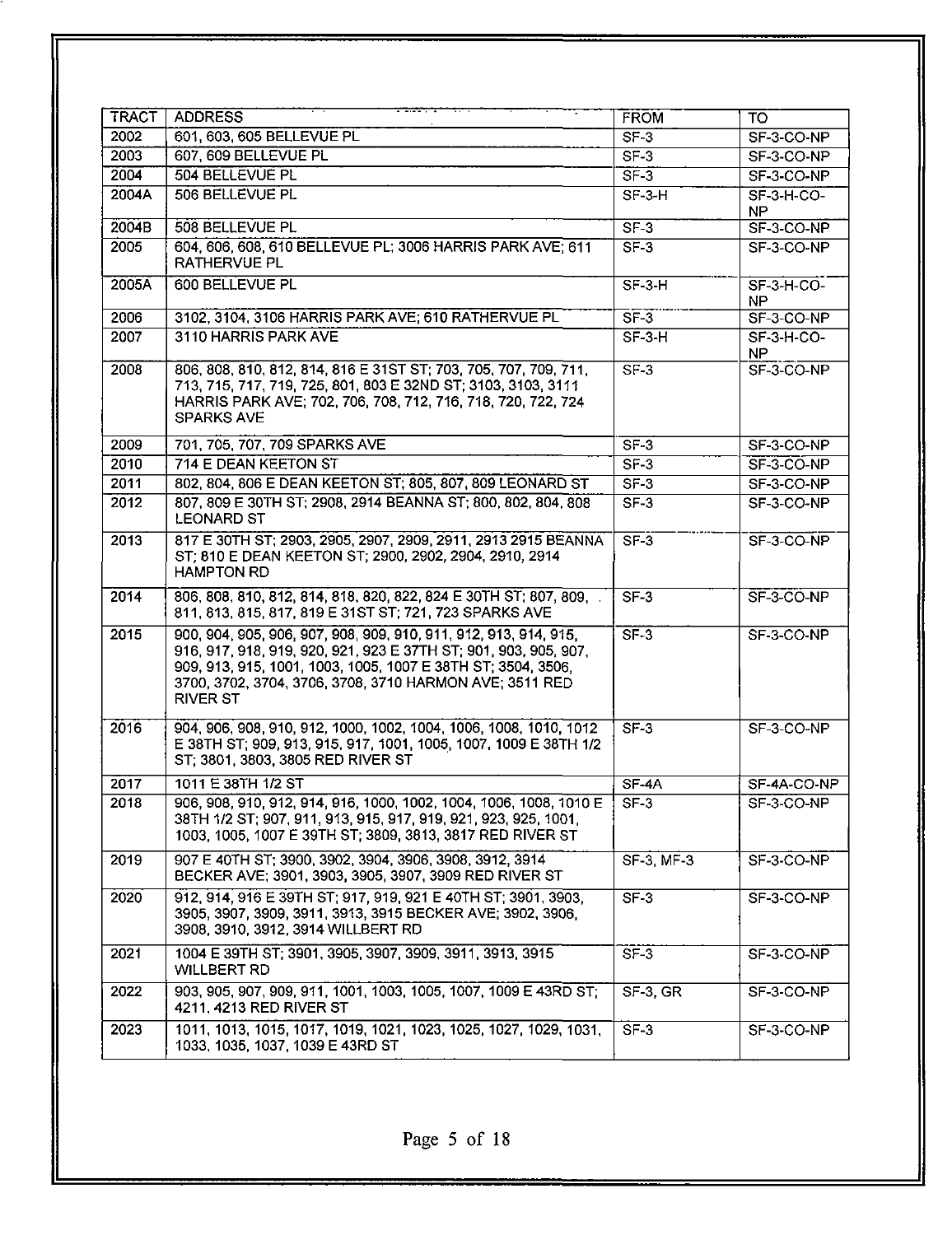| 902, 904, 906, 908, 1000, 1002, 1004, 1006, 1008 E 43RD ST: 905.<br>907, 909, 911, 1001, 1003, 1005, 1007, 1009, 1011 E 44TH ST;<br>4301, 4305 RED RIVER ST<br>1010, 1012, 1014, 1016, 1018, 1020 E 43RD ST; 1013, 1015, 1017,<br>1019, 1021, 1023, 1025 E 44TH ST; 4302 HARMON AVE<br>1026, 1028, 1030, 1032, 1036, 1038 E 43RD ST; 1029, 1031, 1033,<br>1035 E 44TH ST<br>904, 906, 908, 1002, 1004, 1006, 1008, 1010 E 44TH ST; 905, 911.<br>1001, 1005, 1011 ELLINGSON LN; 4401, 4403, 4405 RED RIVER<br><b>ST</b> | $SF-3$<br>$SF-3$<br>$SF-3$<br>$SF-3, LO$                                                       | SF-3-CO-NP<br>$SF-3-CO-NP$<br>SF-3-CO-NP |
|------------------------------------------------------------------------------------------------------------------------------------------------------------------------------------------------------------------------------------------------------------------------------------------------------------------------------------------------------------------------------------------------------------------------------------------------------------------------------------------------------------------------|------------------------------------------------------------------------------------------------|------------------------------------------|
|                                                                                                                                                                                                                                                                                                                                                                                                                                                                                                                        |                                                                                                |                                          |
|                                                                                                                                                                                                                                                                                                                                                                                                                                                                                                                        |                                                                                                |                                          |
|                                                                                                                                                                                                                                                                                                                                                                                                                                                                                                                        |                                                                                                |                                          |
|                                                                                                                                                                                                                                                                                                                                                                                                                                                                                                                        |                                                                                                | SF-3-CO-NP                               |
| 1012, 1014, 1016, 1018, 1020, 1022, 1024, 1026, 1028, 1030, 1032,<br>1034 E 44TH ST; 1013, 1015, 1017, 1019, 1021, 1023, 1025, 1027,<br>1029, 1031 ELLINGSON LN                                                                                                                                                                                                                                                                                                                                                        | $SF-3$                                                                                         | SF-3-CO-NP                               |
| 1001, 1003, 1005, 1007, 1009, 1011 E 45TH ST; 4406 BENNETT<br>AVE; 1000, 1002, 1004, 1006, 1008, 1010 ELLINGSON LN                                                                                                                                                                                                                                                                                                                                                                                                     | SF-3                                                                                           | $SF-3-CO-NP$                             |
| 1013, 1015, 1017, 1019, 1021, 1023, 1025, 1027 E 45TH ST; 4407<br>BENNETT AVE; 1014, 1016, 1018, 1020, 1022, 1024, 1026, 1028<br><b>ELLINGSON LN</b>                                                                                                                                                                                                                                                                                                                                                                   | $SF-3$                                                                                         | SF-3-CO-NP                               |
| 4414, 4418, 4420, 4426 RED RIVER ST                                                                                                                                                                                                                                                                                                                                                                                                                                                                                    | $SF-3$                                                                                         | $SF-3-CO-NP$                             |
| 801, 807, 809, 811 E 45 <sup>H</sup> ST; 4413 CASWELL AVE                                                                                                                                                                                                                                                                                                                                                                                                                                                              | $SF-3$                                                                                         | $SF-3-CO-NP$                             |
| 4409 CASWELL AVE; 806, 808, 810, 812 KEASBEY ST                                                                                                                                                                                                                                                                                                                                                                                                                                                                        | $SF-3$                                                                                         | $SF-3-CO-NP$                             |
| 815 KEASBEY ST; 4406, 4408, 4410, 4412 RED RIVER ST                                                                                                                                                                                                                                                                                                                                                                                                                                                                    | $SF-3$                                                                                         | $SF-3-CO-NP$                             |
| 4405 CASWELL AVE; 801, 805, 807, 809, 811, 813 KEASBEY ST                                                                                                                                                                                                                                                                                                                                                                                                                                                              | $SF-3$                                                                                         | SF-3-CO-NP                               |
| 800, 802, 804, 806, 812 E 44TH ST                                                                                                                                                                                                                                                                                                                                                                                                                                                                                      | $SF-3$                                                                                         | SF-3-CO-NP                               |
| 801, 803, 805, 807, 809 E 44TH ST; 4308, 4310, 4312 RED RIVER<br><b>ST</b>                                                                                                                                                                                                                                                                                                                                                                                                                                             | $\overline{\text{SF}}-3$                                                                       | SF-3-CO-NP                               |
| 0 CASWELL AVE (BLK 22 * 59.72AV X 139.78AV DIVISION C OLT<br>15 RIDGETOP ANNEX), 0 CASWELL AVE (88.4 X 68.58FT BLK 22<br>OLT 14 DIVISION C); 4205, 4211, 4301, 4305 CASWELL AVE; 800,<br>802, 804, 806, 808, 810, 812 PARK BLVD                                                                                                                                                                                                                                                                                        | <b>SF-3, LO</b>                                                                                | SF-3-CO-NP                               |
|                                                                                                                                                                                                                                                                                                                                                                                                                                                                                                                        | $SF-3$                                                                                         | SF-3-CO-NP                               |
| 4408 CASWELL AVE: 700, 702, 704, 706, 708, 712 KEASBEY ST                                                                                                                                                                                                                                                                                                                                                                                                                                                              | $SF-3$                                                                                         | SF-3-CO-NP                               |
| 4404, 4406 CASWELL AVE; 701, 703, 705, 709 KEASBEY ST                                                                                                                                                                                                                                                                                                                                                                                                                                                                  | $SF-3$                                                                                         | SF-3-CO-NP                               |
| $\overline{70}$ 6 E 44TH ST                                                                                                                                                                                                                                                                                                                                                                                                                                                                                            | $SF-3-H$                                                                                       | $SF-3-H-CO-$<br><b>NP</b>                |
| 708, 712 E 44TH ST                                                                                                                                                                                                                                                                                                                                                                                                                                                                                                     |                                                                                                | SF-3-CO-NP                               |
| 705, 707, 709 E 44TH ST; 4308 CASWELL AVE; 4307 EILERS AVE                                                                                                                                                                                                                                                                                                                                                                                                                                                             | $SF-3$                                                                                         | SF-3-CO-NP                               |
| 702, 706 E 43RD ST: 4300, 4304, 4306 CASWELL AVE; 4307<br><b>EILERS AVE</b>                                                                                                                                                                                                                                                                                                                                                                                                                                            | $SF-3$                                                                                         | SF-3-CO-NP                               |
| 602, 606, 610, 612 E 43RD ST; 4308, 4310, 4400, 4402, 4404,<br>4406, 4408 EILERS AVE                                                                                                                                                                                                                                                                                                                                                                                                                                   | $SF-3$                                                                                         | SF-3-CO-NP                               |
| 602, 606 E 43RD ST                                                                                                                                                                                                                                                                                                                                                                                                                                                                                                     | $SF-3-H$                                                                                       | $SF-3-H-CO-$<br>NP.                      |
| 605 E 45TH ST; 4315, 4401, 4413, 4415, 4417, 4419 BARROW<br><b>AVE</b>                                                                                                                                                                                                                                                                                                                                                                                                                                                 | $SF-3$                                                                                         | $SF-3-CO-NP$                             |
|                                                                                                                                                                                                                                                                                                                                                                                                                                                                                                                        | SF-3, MF-2                                                                                     | $SF-3-CO-NP$                             |
| 4314, 4316, 4400, 4403, 4403, 4404, 4313, 4317 BARROW AVE;<br>4401, 4403, 4405, 4407 DUVAL ST                                                                                                                                                                                                                                                                                                                                                                                                                          | $SF-3$ , MF-2, LR                                                                              | $SF-3-CO-NP$                             |
| 505, 509, 511 E 43RD ST                                                                                                                                                                                                                                                                                                                                                                                                                                                                                                | $SF-3$                                                                                         | SF-3-CO-NP                               |
| 502, 504, 506, 508, 510 PARK BLVD                                                                                                                                                                                                                                                                                                                                                                                                                                                                                      | SF-3, MF-4                                                                                     | SF-3-CO-NP                               |
|                                                                                                                                                                                                                                                                                                                                                                                                                                                                                                                        | 701, 703, 705, 709, 711 E 45TH ST; 4412 CASWELL AVE<br>4410, 4412, 4414, 4416, 4418 BARROW AVE | SF3                                      |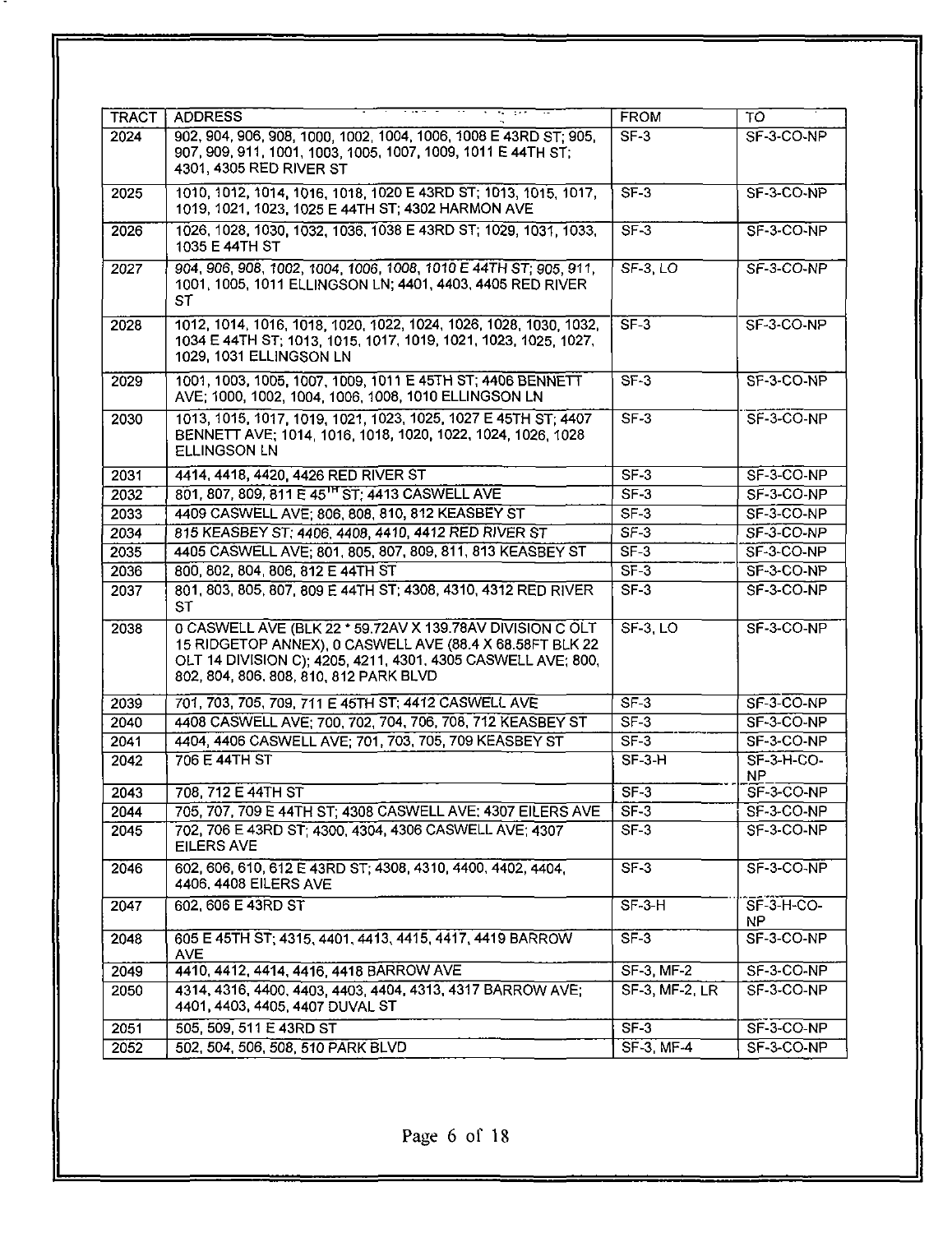| <b>TRACT</b> | <b>ADDRESS</b>                                                                                                                                                                                                                                                                                 | <b>FROM</b>               | TO                  |
|--------------|------------------------------------------------------------------------------------------------------------------------------------------------------------------------------------------------------------------------------------------------------------------------------------------------|---------------------------|---------------------|
| 2053         | 601, 603, 605, 607, 609, 611, 615, 617, 701, 705, 707, 711, 713, 715                                                                                                                                                                                                                           | $\overline{\text{SF}}$ -3 | $SF-3-CO-NP$        |
|              | E 43RD ST; 600, 602, 604, 606, 610, 700, 704, 706, 716, 720, 722<br><b>PARK BLVD</b>                                                                                                                                                                                                           |                           |                     |
| 2054         | 4205 DUVAL ST; 501, 503, 505, 507 PARK BLVD                                                                                                                                                                                                                                                    | $SF-3$ , $MF-4$           | $SF-3-CO-NP$        |
| 2055         | 500, 502, 504, 506, 508, 512 E 42ND ST; 4203 DUVAL ST                                                                                                                                                                                                                                          | <b>SF-3, MF-4</b>         | SF-3-CO-NP          |
| 2056         | 505, 507, 509, 511 E 42 <sup>ND</sup> ST; 4105 DUVAL ST                                                                                                                                                                                                                                        | $S\overline{F} - 3$ MF-4  | SF-3-CO-NP          |
| 2057         | 500, 502, 506, 510, 512 E 41ST ST                                                                                                                                                                                                                                                              | $SF-3$ MF-4               | SF-3-CO-NP          |
| 2058         | 700, 702, 710 E 41ST ST; 0 E 42ND ST (135.22 X 151.7FT AV & 8<br>X 14' OLT 14 DIVISION C); 600, 602, 604, 606, 608, 610 E 42ND<br>ST; 4203 BARROW ST; 601, 603, 605, 607, 609, 611, 703, 709,<br>711, 713, 719, 721, 723, 801, 803, 805, 807, 809, 811 PARK BLVD;<br>4107, 4109, 4111 PECK AVE | $SF-3$                    | $SF-3-CO-NP$        |
| 2059         | 801 PARK BLVD                                                                                                                                                                                                                                                                                  | $S$ F-3-H                 | $SF-3-H-CO-$<br>NP. |
| 2060         | 601, 603, 605, 607 E 42 <sup>ND</sup> ST; 4104 PECK AVE                                                                                                                                                                                                                                        | $SF-3$                    | SF-3-CO-NP          |
| 2061         | 600, 602, 604, 606, 608 E 41ST ST; 4102 PECK AVE                                                                                                                                                                                                                                               | $SF-3$                    | SF-3-CO-NP          |
| 2062         | 501, 503, 507, 509, 511 E 41ST ST; 4007 DUVAL ST; 4000 PECK<br><b>AVE</b>                                                                                                                                                                                                                      | $SF-3$ MF-4               | $SF-3 CO-NP$        |
| 2063         | 510, 512, 514, 516, 518 E 40TH ST                                                                                                                                                                                                                                                              | $SF-3$                    | SF-3-CO-NP          |
| 2064         | 505, 509, 511, 513, 515, 517 E 40TH ST; 3911, 3913 DUVAL ST                                                                                                                                                                                                                                    | S <sub>F</sub> 3          | SF-3-CO-NP          |
| 2065         | 506, 508, 510, 512, 514 E 39TH ST; 3901, 3903, 3905 DUVAL ST;<br>3902 PECK AVE                                                                                                                                                                                                                 | $SF-3$                    | SF-3-CO-NP          |
| 2066         | 505, 507, 511, 515 E 39 <sup>TH</sup> ST; 3817, 3819, 3823 DUVAL ST                                                                                                                                                                                                                            | $\overline{\text{SF}}$ 3  | SF 3 CO-NP          |
| 2067         | 506, 508, 512, 514 E 38 <sup>1H</sup> 1/2 ST; 3811, 3813, 3815 DUVAL ST                                                                                                                                                                                                                        | $SF-3$                    | SF-3-CO-NP          |
| 2068         | 507, 509, 511, 515, 517 E 38TH 1/2 ST; 3807 DUVAL ST; 3806<br>PECK AVE                                                                                                                                                                                                                         | $SF-3$                    | SF-3-CO-NP          |
| 2069         | 506, 508, 510, 512, 514 E 38TH ST; 3801, 3803, 3805 DUVAL ST                                                                                                                                                                                                                                   | $SF-3$                    | SF-3-CO-NP          |
| 2070         | 503, 505, 509 E 38TH ST; 3701, 3703, 3705, 3709 DUVAL ST; 502,<br>506, 508 TEXAS AVE                                                                                                                                                                                                           | $SF-3$                    | SF-3-CO-NP          |
| 2071         | 501, 505, 507, 509, 511 TEXAS AVE                                                                                                                                                                                                                                                              | $SF-3$                    | SF-3-CO-NP          |
| 2072         | 500, 506, 508 CAROLYN AVE; 3407 DUVAL ST                                                                                                                                                                                                                                                       | $SF-3$                    | SF-3-CO-NP          |
| 2073         | 503, 505, 509 CAROLYN AVE; 3409 DUVAL ST                                                                                                                                                                                                                                                       | SF <sub>3</sub>           | SF-3-CO-NP          |
| 2074         | 3405 DUVAL ST; 504, 506, 508 HARRIS AVE                                                                                                                                                                                                                                                        | $SF-3$                    | SF-3-CO-NP          |
| 2075         | 601, 603, 605, 607, 609 E 38TH ST                                                                                                                                                                                                                                                              | $SF-3$                    | $SF-3-CO-NP$        |
| 2076         | 3705 LIBERTY ST; 602, 604, 606, 608 TEXAS AVE                                                                                                                                                                                                                                                  | $SF-3$                    | SF-3-CO-NP          |
| 2077         | 601, 603, 605, 607, 609 TEXAS AVE                                                                                                                                                                                                                                                              | $SF-3$                    | SF-3-CO-NP          |
| 2078         | 600, 602, 604, 608 CAROLYN AVE; 3502 MONTROSE                                                                                                                                                                                                                                                  | $SF-3$                    | SF-3-CO-NP          |
| 2079         | 601, 603 CAROLYN AVE: 3408 MONTROSE                                                                                                                                                                                                                                                            | SF3                       | SF-3-CO-NP          |
| 2080         | 600, 602, 604, 606 HARRIS AVE; 3400 MONTROSE ST                                                                                                                                                                                                                                                | $SF-3$                    | SF-3-CO-NP          |
| 2081         | 3707 MONTROSE ST; 701, 703, 705 E 38TH ST                                                                                                                                                                                                                                                      | $SF-3$                    | SF-3-CO-NP          |
| 2082         | 700, 702, 704, 706, 708 TEXAS AVE                                                                                                                                                                                                                                                              | $SF-3$                    | SF-3-CO-NP          |
| 2083         | 701, 703, 705, 707, 709 TEXAS AVE; 3506 WOODROW ST                                                                                                                                                                                                                                             | $SF-3$                    | SF-3-CO-NP          |
| 2084         | 700, 702, 704, 706 CAROLYN AVE;                                                                                                                                                                                                                                                                | $SF-3$                    | SF-3-CO-NP          |
| 2085         | 701, 703, 705, 709 CAROLYN AVE                                                                                                                                                                                                                                                                 | $SF-3$                    | SF-3-CO-NP          |
| 2086         | 700, 702, 704, 706, 708 HARRIS AVE                                                                                                                                                                                                                                                             | $SF-3$                    | SF-3-CO-NP          |
| 2087         | 3507, 3509 WOODROW ST                                                                                                                                                                                                                                                                          | SF3                       | SF-3-CO-NP          |
| 2087A        | 3501 WOODROW ST                                                                                                                                                                                                                                                                                | $SF-3$                    | SF-3-CO-NP          |
| 2088         | 713, 715, 719 CAROLYN AVE                                                                                                                                                                                                                                                                      | $SF-3$                    | SF-3-CO-NP          |
| 2088A        | 712, 714, 716, 718 HARRIS AVE                                                                                                                                                                                                                                                                  | $SF-3$                    | SF-3-CO-NP          |
| 2089         | 3219, 3221, 3301 3305 DUVAL ST; 507, 509, 511 HARRIS AVE;<br>3302, 3304, 3306, 3308 LIBERTY ST                                                                                                                                                                                                 | $SF-3$                    | SF-3-CO-NP          |

Page 7 of 18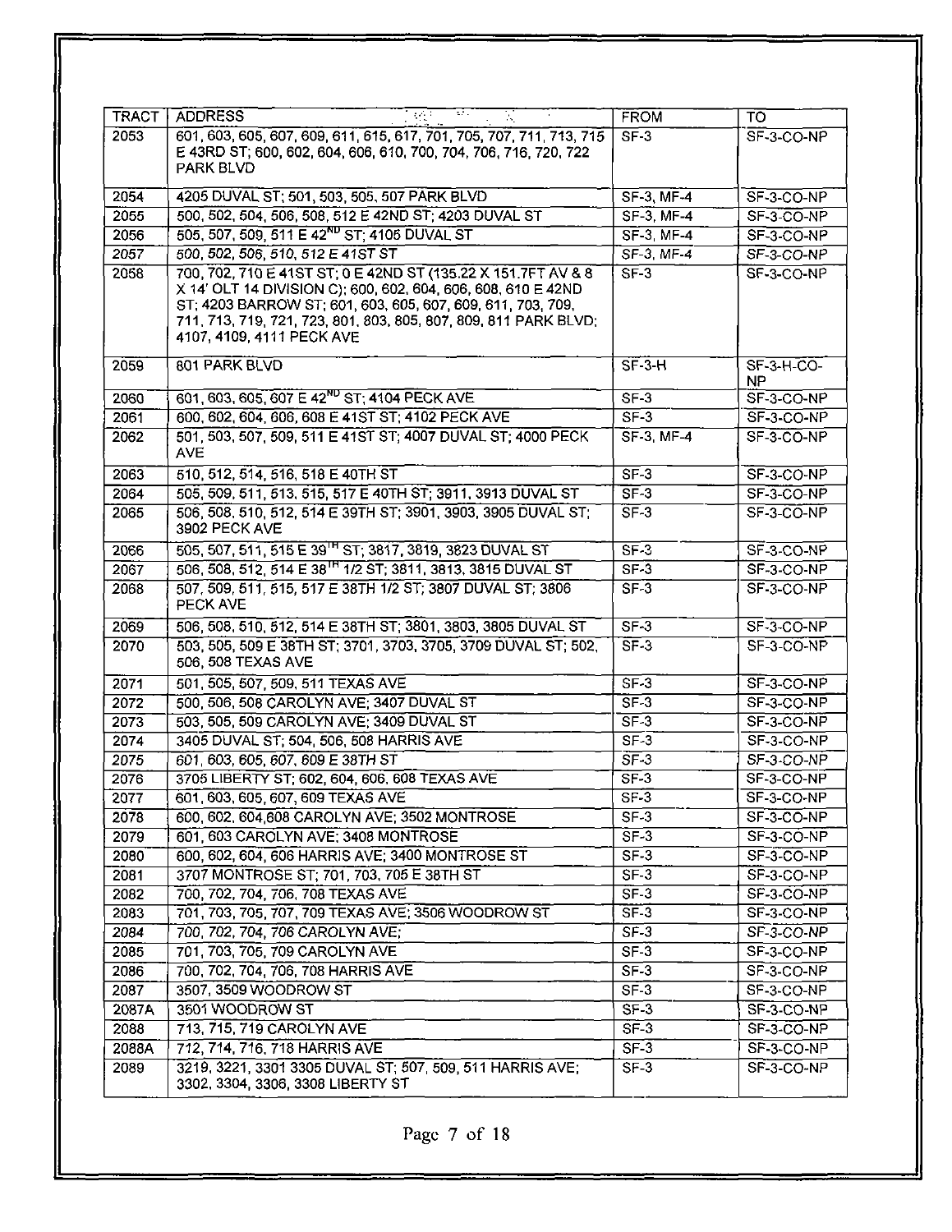| <b>TRACT I</b> | <b>ADDRESS</b>                                                                                                                                                                                                                                                                                                                  | <b>FROM</b>                                        | TO                  |
|----------------|---------------------------------------------------------------------------------------------------------------------------------------------------------------------------------------------------------------------------------------------------------------------------------------------------------------------------------|----------------------------------------------------|---------------------|
| 2090           | 3215 DUVAL ST                                                                                                                                                                                                                                                                                                                   | $SF-3-H$                                           | $SF-3-H-CO-$<br>NP. |
| 2091           | 500, 502 E 32ND ST; 3209, 3215 DUVAL ST                                                                                                                                                                                                                                                                                         | $SF-3$                                             | SF-3-CO-NP          |
| 2092           | 500 E 32ND ST                                                                                                                                                                                                                                                                                                                   | $SF-3-H$                                           | $SF-3-H-CO-$<br>NP. |
| 2093           | 600 E 32ND ST, 601, 603 HARRIS AVE; 3209, 3211, 3213, 3215,<br>3217, 3219, 3301, 3303, 3305, 3307, 3309 LIBERTY ST                                                                                                                                                                                                              | $SF-3$                                             | SF-3-CO-NP          |
| 2094           | 3200, 3202, 3204, 3206, 3208, 3210, 3212, 3214, 3216, 3218, 3300,<br>3302, 3304, 3306, 3308, 3310, 3312 HARRIS PARK AVE                                                                                                                                                                                                         | $SF-3$                                             | SF-3-CO-NP          |
| 2095           | 3308 HAMPTON RD; 701, 703, 705, 707, 709, 711, 713, 715, 717,<br>719 HARRIS AVE; 3303, 3305, 3309 HARRIS PARK AVE; 700,<br>702, 704, 706, 708, 710, 712, 714, 716, 720 LANDON LN                                                                                                                                                | $\overline{\mathsf{SF}}\cdot\overline{\mathsf{3}}$ | SF-3-CO-NP          |
| 2095A          | 701, 703, 705, 707, 709, 711, 713, 715, 717, 719 LANDON LN,<br>3201, 3203, 3205, 3207, 3209, 3211, 3213 HARRIS PARK AVE:708<br>E 32ND ST; 3200, 3202, 3203, 3204, 3206, 3207, 3208, 3210, 3212<br>FAIRFAX WALK; 714, 720, 722, 800 E 32ND ST; 804 E 32ND 1/2<br>ST; 3202, 3204, 3206, 3208 BEANNA ST; 3208, 3210 HAMPTON<br>RD. | $SF-3$                                             | SF-3-CO-NP          |
| 2095B          | 3215 FAIRFAX WALK                                                                                                                                                                                                                                                                                                               | $SF-3-H$                                           | $SF-3-H-CO-$<br>NP. |
| 2097           | 806, 808 E 32ND ST; 803, 805, 807 E 32ND 1/2 ST; 3201 BEANNA<br>ST                                                                                                                                                                                                                                                              | $SF-3$                                             | SF-3-CO-NP          |
| 2098           | 816 E 32ND ST; 3207, 3209, 3211, 3213, 3215, 3217, 3303, 3305,<br>3307, 3309, 3311 HAMPTON RD                                                                                                                                                                                                                                   | $ST-3$                                             | SF-3-CO-NP          |
| 2099           | 3410, 3500, 3508, 3510, 3512, 3700, 3704, 3710, 3712<br>GREENWAY: 805 E 35TH ST; 3408 HAMPTON RD                                                                                                                                                                                                                                | SF <sub>3</sub>                                    | SF-2-CO-NP          |
| 2100           | 3400, 3404 HAMPTON RD                                                                                                                                                                                                                                                                                                           | $SF-3$                                             | SF-2-CO-NP          |
| 2100A          | 802, 804, 808 HARRIS AVE                                                                                                                                                                                                                                                                                                        | $SF-3$                                             | SF-3-CO-NP          |
| 2101           | 817 E 37TH ST; 3501, 3505, 3509 GREENWAY; 3500, 3504, 3700<br><b>HAMPTON RD</b>                                                                                                                                                                                                                                                 | $SF-3$                                             | SF-2-CO-NP          |
| 2102           | 3711 GREENWAY; 818, 822, 828, 832, 834, 836, 838, 840 E 37TH<br>ST; 3701 HAMPTON RD; 809, 811, 817, 819, 823, 825, 831, 833,<br>837, 841, 843 E 38TH ST                                                                                                                                                                         | $SF-3$                                             | SF-2-CO-NP          |
| 2103           | 829, 841 E 37TH ST; 3501, 3509 HAMPTON RD; 3408, 3412, 3504.<br>3500, 3506, 3508, 3510, 3512 RED RIVER ST                                                                                                                                                                                                                       | ST3                                                | SF-2-CO-NP          |
|                |                                                                                                                                                                                                                                                                                                                                 |                                                    |                     |
| 2104           | 818, 820, 822, 824, 826, 828, 830 HARRIS AVE                                                                                                                                                                                                                                                                                    | $SF-3$                                             | SF-2-CO-NP          |

PART 3. The following applies to an existing legal lot with single-family residential use or secondary apartment special use within the boundaries of the NP combining district:

- 1. The minimum lot area is 2,500 square feet.
- The minimum lot width is 25 feet.  $2.$
- 3. For a lot with an area of 4,000 square feet or less, the impervious coverage may not exceed 65 percent.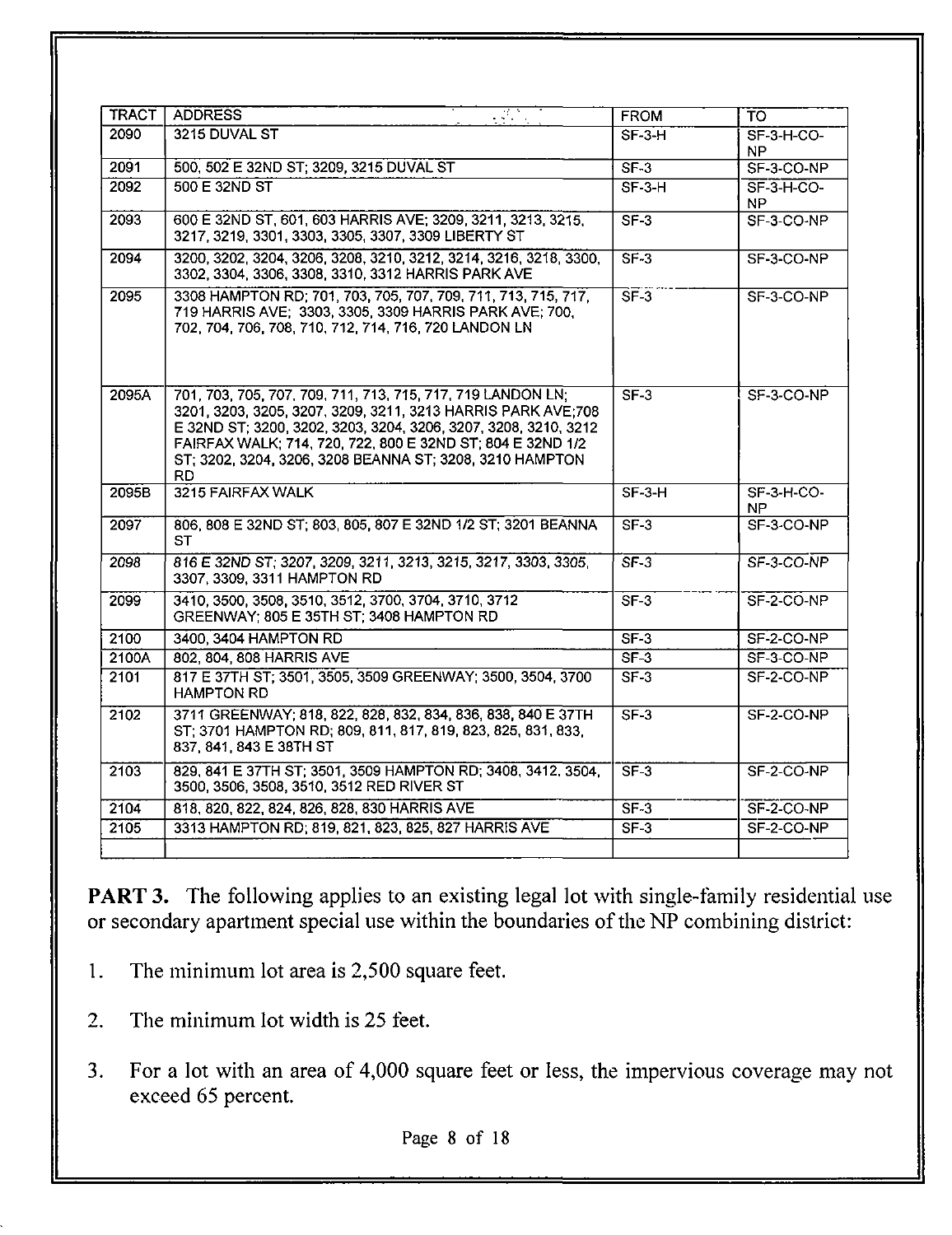**PART 4.** The following applies to a single-family residential use, a duplex residential use, or a two-family residential use within the boundaries of the NP:

- 1. Impervious cover and parking placement restrictions apply as set forth in Section 25- 2-1603 of the Code,
- 2. Garage placement restrictions apply as set forth in Section 25-2-1604 of the Code.
- 3. Front or side yard parking restrictions apply as set forth in Section 25-2-1406 of the Code.

**PART 5.** The following tracts may be developed as a neighborhood mixed use building special use as set forth in Sections 25-2-1502 through 25-2-1504 of the Code:

501, 504, 507, 507A, 509, 510, 512, 513, 514, 514A, 515, 516, 517, 518, 519, 520, 522, 523, 524, 525, 526, 527, 536, 536A, 536B, 541, 541A, 543, 543A, 546-548, 550, 557, 559, 561, 562A, and 563.

**PART 6.** Tracts 543 and 543A may be developed as a neighborhood urban center special use as set forth in Section 25-2-1422 through 1424.

**PART 7.** The Property within the boundaries of the conditional overlay combining district established by this ordinance is subject to the following conditions:

- 1. The following conditions apply to Tracts 536, 536B, 551, 2001 through 2098, 2100, 2100A, 2104, and 2105.
	- A. The maximum height of a building or structure is 30 feet from ground level.
	- B. A building or structure may not exceed a height of two stories.
- 2. The following conditions apply to Tracts 2099, 2101, 2102 and 2103.
	- A. Except as provided in Subsection C, the maximum height of a building or structure is 30 feet from ground level.
	- B. A building or structure subject to Subsection A may not exceed a height of two stories.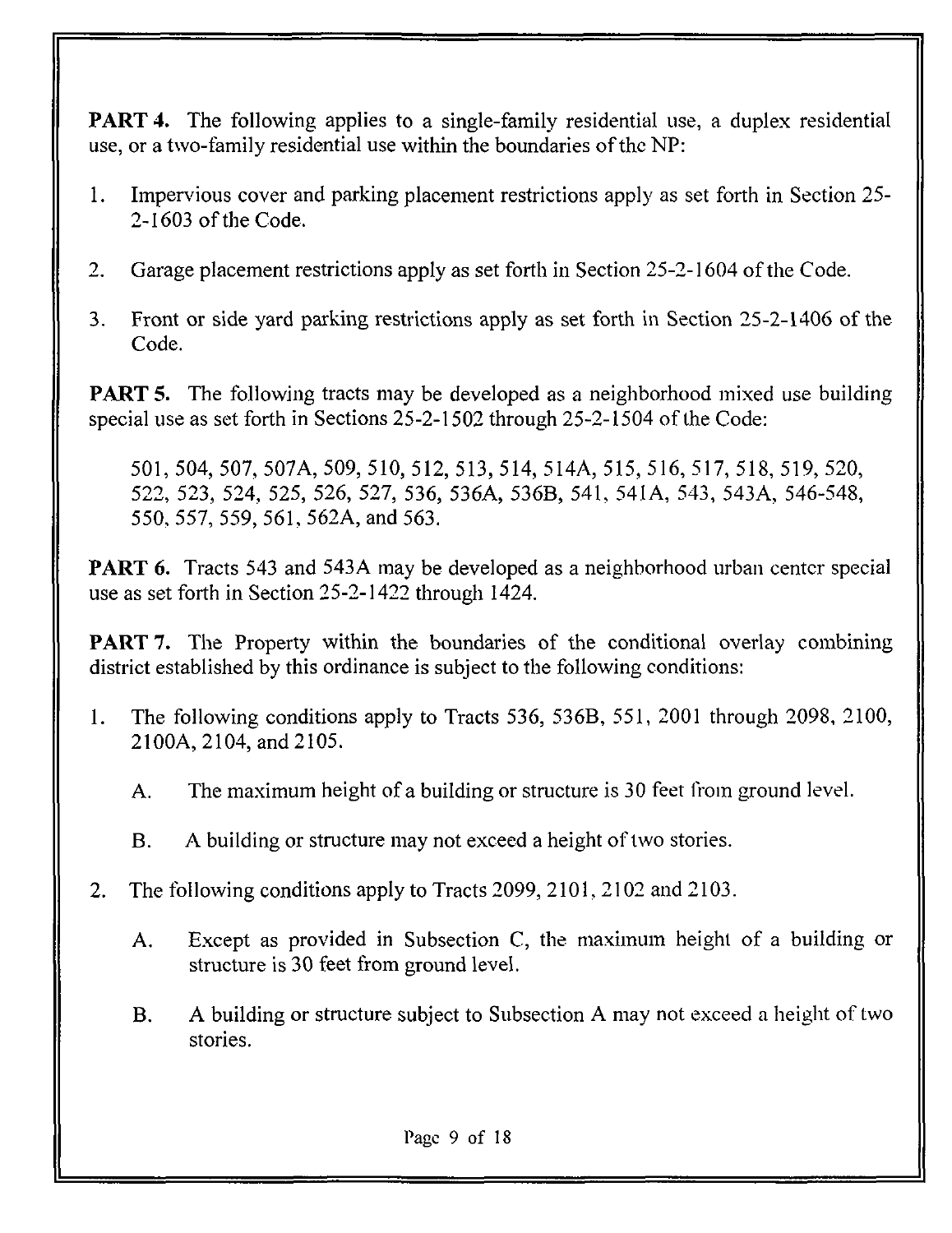- C. If the principal structure or building is constructed 15 or more feet from all property lines, then the maximum height of a building structure is 35 feet from ground level.
- 3. The maximum height of a building or structure on Tracts 508A and 512 is 35 feet from ground level.
- 4. The following conditions apply to Tracts 503, 503A and 503B.
	- A. The maximum height of a building or structure is 35 feet from ground level.
	- B. The maximum building coverage is 50 percent.
	- C. The maximum impervious cover is 60 percent.
	- D. The maximum number of residential units permitted is 17 units per acre.
- 5. The maximum height of a building or structure is 40 feet from ground level on Tracts 511, 526, 529, 559, 560, 561, 562, 562A, and 563.
- 6. The maximum height of a building or structure is 50 feet from ground level on Tracts 513,514, 541,and 541A.
- 7. For Tracts 532 and 535, the maximum width of a driveway accessing Harmon Avenue is 30 feet.
- 8. The following conditions apply to Tract 536.
	- A. The maximum impervious cover is 50 percent.
	- B. The maximum floor area ratio is 0.33 to 1.0.
- 9. The maximum floor area ratio is 0.57 to 1.0 for Tract 536A and 536B.
- 10. A site plan or building permit for Tract 540A or Tract 541A may not be approved, released, or issued, if the completed development or uses of Tract 540A or Tract 541A, considered cumulatively with all existing or previously authorized development and uses, generate traffic that exceeds 2,000 trips per day.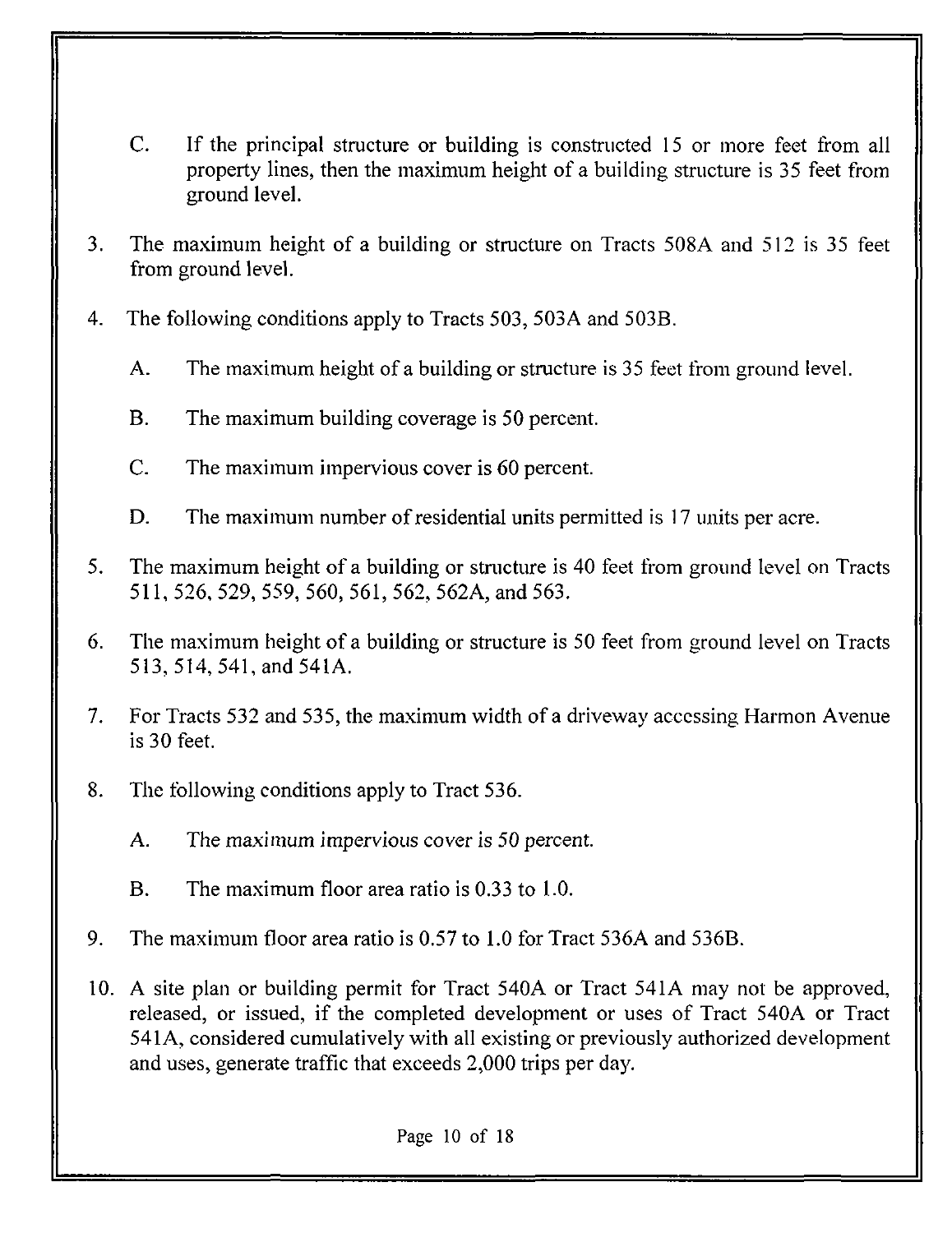- 11. The maximum building coverage for Tract 551 is 40 percent.
- 12. This section applies to the front yard setback of a single family residential structure in Tracts 2099, 2101, 2102, and 2103.
	- A. Except as otherwise provided in Subsection B, for an interior lot, if the front yard setbacks of existing adjacent principal single family structures exceed 25 feet, then the front yard setback on the subject property may not be more than five feet different from the average of the front yard setbacks of the principal single family structures on the same side of the street on a block.
	- B. If the principal single family structure has been removed from the subject property within the preceding 12 months, the minimum front yard setback for new construction on the subject property is the setback of the single family structure previously located on the site.
	- C. For a corner lot, the following applies:
		- 1. If the lot on the side of the corner lot is legally developed, the minimum front yard setback of the corner lot is equal to the setback of the principal structure on the side lot.
		- 2. If the lot on the side of the corner lot is vacant, the minimum front yard setback of the corner lot is equal to the average setbacks of the principal structures on the other lots in the block on the same side of the street.
- 13. The width of a driveway may not exceed 18 feet for Tracts 2099, 2101, 2102 and 2103.
- 14. The following conditions apply to Tracts 2100, 2100A, 2104 and 2105.
	- A. The maximum width of a front yard driveway is 12 feet.
	- B. The maximum width of a street side yard driveway is 18 feet.
	- C. The front yard setback for a parking structure is 60 feet.
	- D. A circular driveway is not permitted on a lot that has less than 100 feet of front street yard width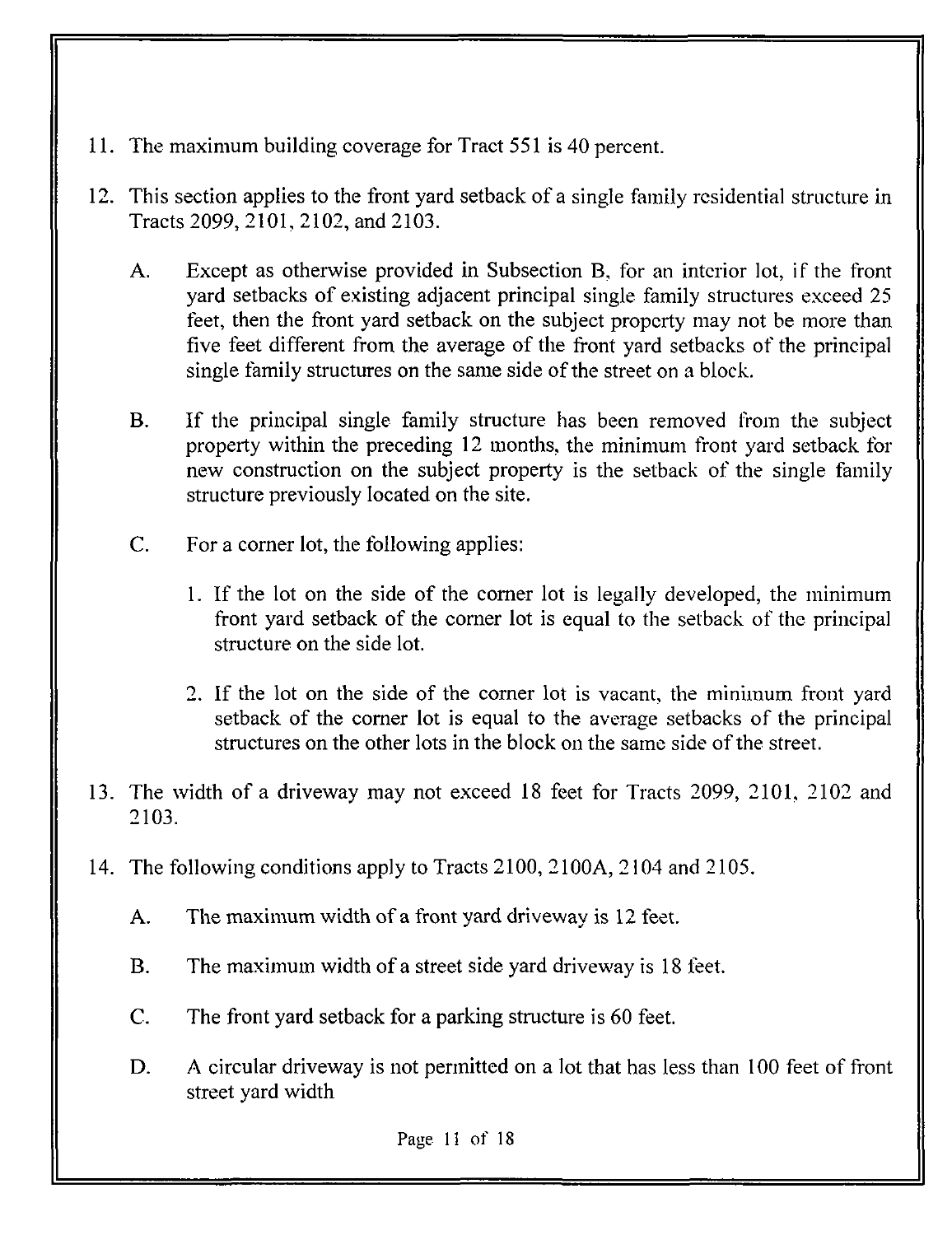- 15. Financial services use is a conditional use of Tracts 501, 507, 507A and 546.
- 16. The following uses are prohibited uses of Tracts 501, 507, 507A, 546, 550 and 557:

Residential treatment Service station Medical offices (exceeding 5000 sq.ft. gross floor area)

- 17. Drive-in service is prohibited as an accessory use to commercial uses of Tracts 501, 507, 507A, 513, 514, 541, 541A, 546, 550, 557, 559, 561, 562A, and 563.
- 18. Drive-in service is a conditional use as an accessory use to commercial uses of Tracts 522, 532, 535, 540A, 543, and 543A.
- 19. The following uses are conditional uses of Tract 513 and 514:

Commercial off-street parking Theorem Indoor entertainment Hotel-motel

20. The following uses are prohibited uses of Tract 513 and 514:

Automotive rentals **Exterminating services** Automotive repair services Funeral services Automotive sales **Indoor** sports and recreation Automotive washing (of any type) Outdoor entertainment Bed & breakfast residential (Group 1) Outdoor sports and recreation Bed & breakfast residential (Group 2) Pawn shop services Drop-off recycling collection facility Service station Research services Residential treatment

21. The following uses are conditional uses of Tract 522:

Commercial blood plasma center Laundry services Commercial off-street parking Monument retail sales Hotel-motel Off-site accessory parking Indoor entertainment Research services Plant nursery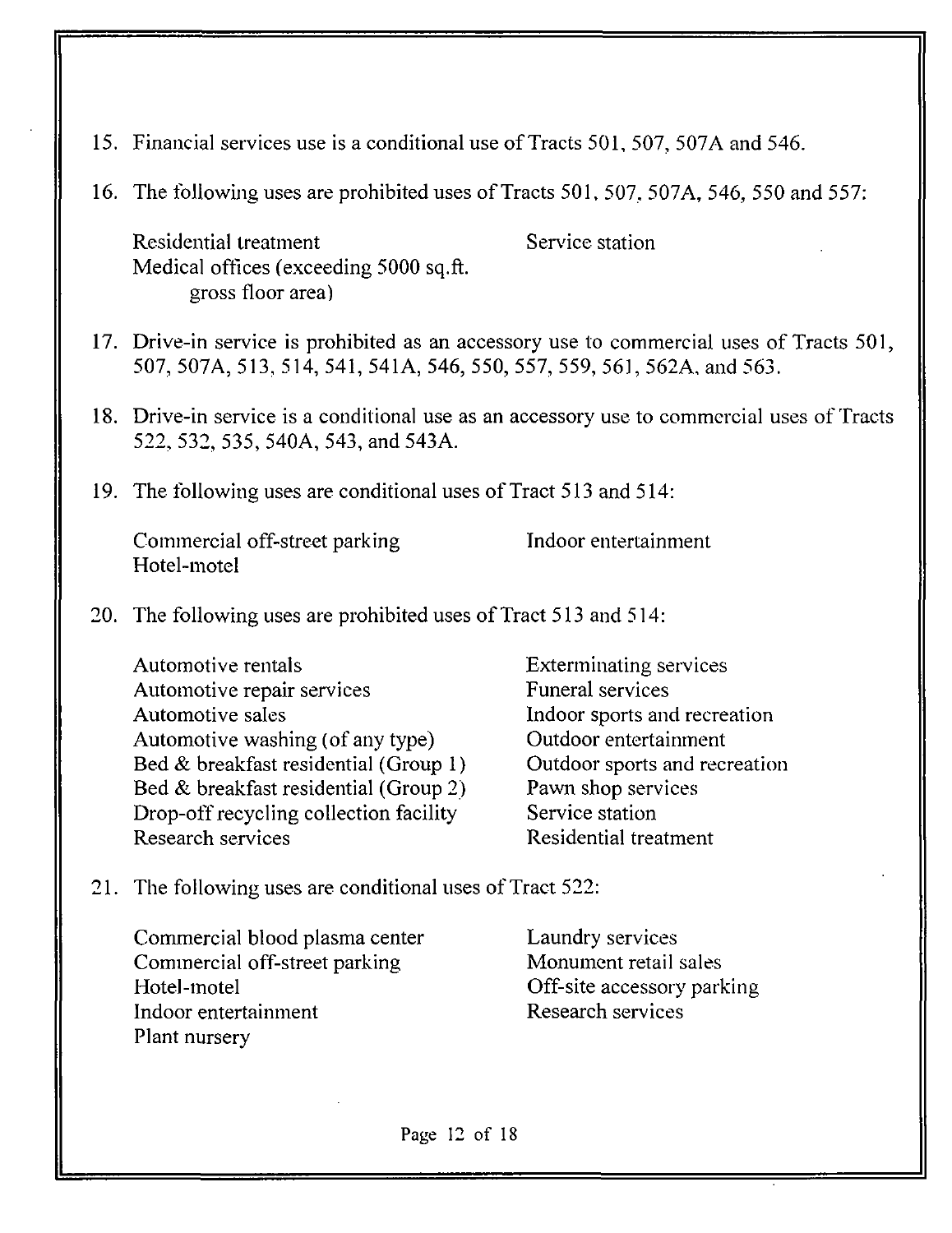22. The following uses are prohibited uses of Tract 522:

Agricultural sales and services Automotive rentals Automotive repair services Automotive washing (of any type) Bed & breakfast residential (Group 1) Bed & breakfast residential (Group 2) Building maintenance services Campground Construction sales and services Convenience storage Drop-of recycling collection facilities Electronic prototype assemble Equipment repair services Vehicle storage

Equipment sales Exterminating services Funeral services Indoor sports and recreation Kennels Limited warehousing and distribution Maintenance and service facilities Outdoor entertainment Outdoor sports and recreation Pawn shop services Residential treatment Service station Transportation terminal

- 23. Off-site accessory parking use and research services use arc conditional uses of Tract 524.
- 24. The following uses are prohibited uses of Tract 524:

Automotive rentals Automotive repair services Automotive sales Automotive washing (of any type) Bed & breakfast residential (Group 1) Bed & breakfast residential (Group 2) Commercial off-street parking Consumer convenience services Drop-off recycling collection facility Exterminating services Financial services Food sales Funeral services Theater Consumer repair services

General retail sales (convenience) General retail sales (general) Hotel-motel Outdoor entertainment Outdoor sports and recreation Pawn shop services Indoor entertainment Indoor sports and recreation Pet services Personal improvement services Residential treatment Restaurant (general) Restaurant (limited) Service station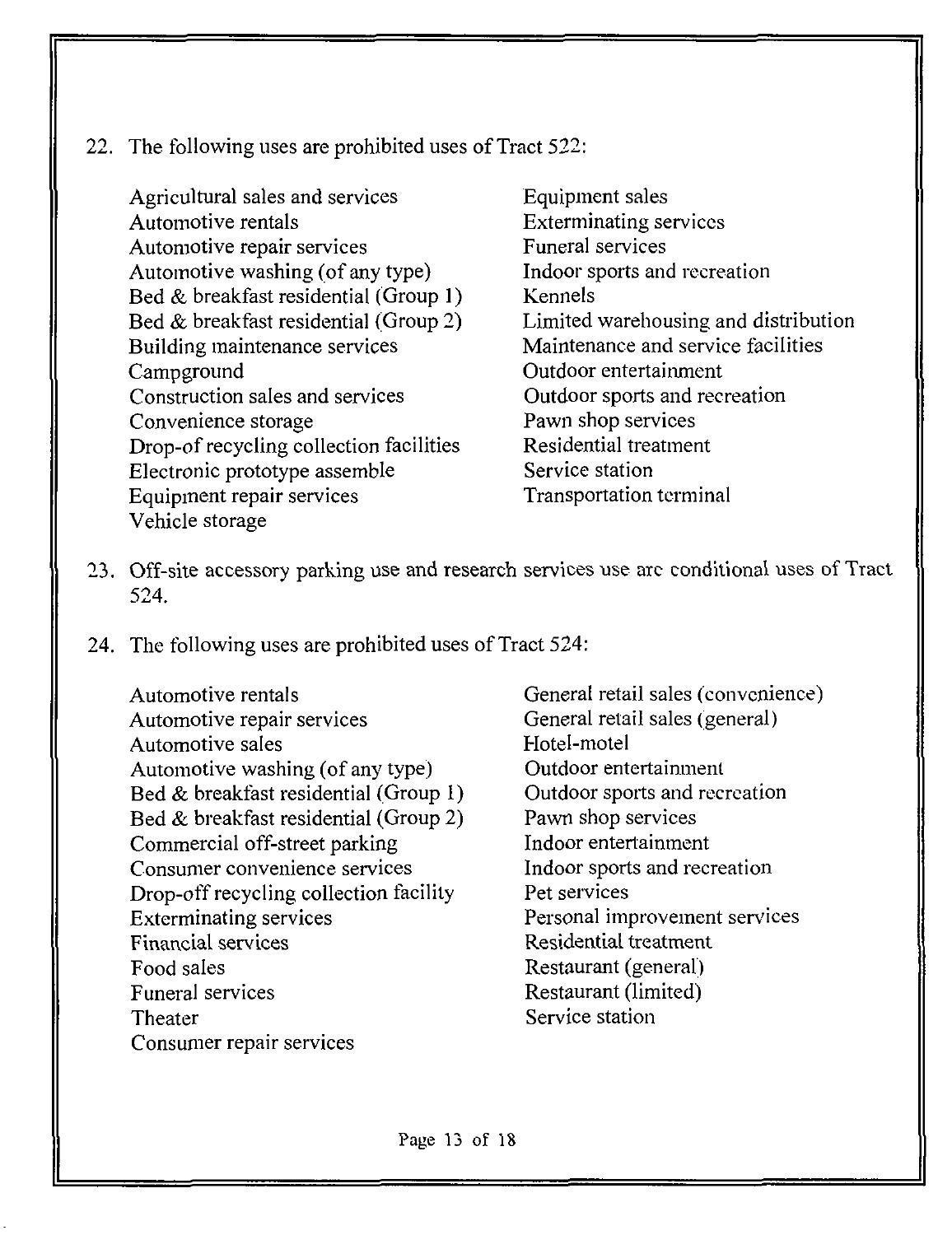25. The following uses are conditional uses of Tracts 532 and 535:

Automotive repair services Building maintenance services Commercial blood plasma center Commercial off-street parking Custom manufacturing Residential treatment

Automotive washing (of any type) Funeral services Hotel-motel Outdoor sports and recreation Research services

- 26. The following uses are prohibited uses of Tracts 532 and 535:
	- Agricultural sales and services Automotive rentals Automotive sales Campground Construction sales and services Convenience storage Drop-off recycling collection facilities Equipment repair services Equipment sales

Kennels Limited warehousing and distribution Maintenance and service facilities Monument retail sales Outdoor entertainment Pawn shop services Service station Vehicle storage

- 27. The following uses are conditional uses of Tracts 540A and 543:
	- Automotive rentals Building maintenance services Commercial blood plasma center Commercial off-street parking Custom manufacturing Drop-off-recycling collection facilities Residential treatment

Exterminating services Funeral services Hotel-motel Monument retail sales Outdoor sports and recreation Research services

- 28. The following uses are prohibited uses of Tracts 540A and 543:
	- Agricultural sales and services Automotive sales Automotive washing (of any type) Campground Construction sales and services Convenience storage

Kennels Limited warehousing and distribution Maintenance and services facilities Outdoor entertainment Pawn shop services Vehicle storage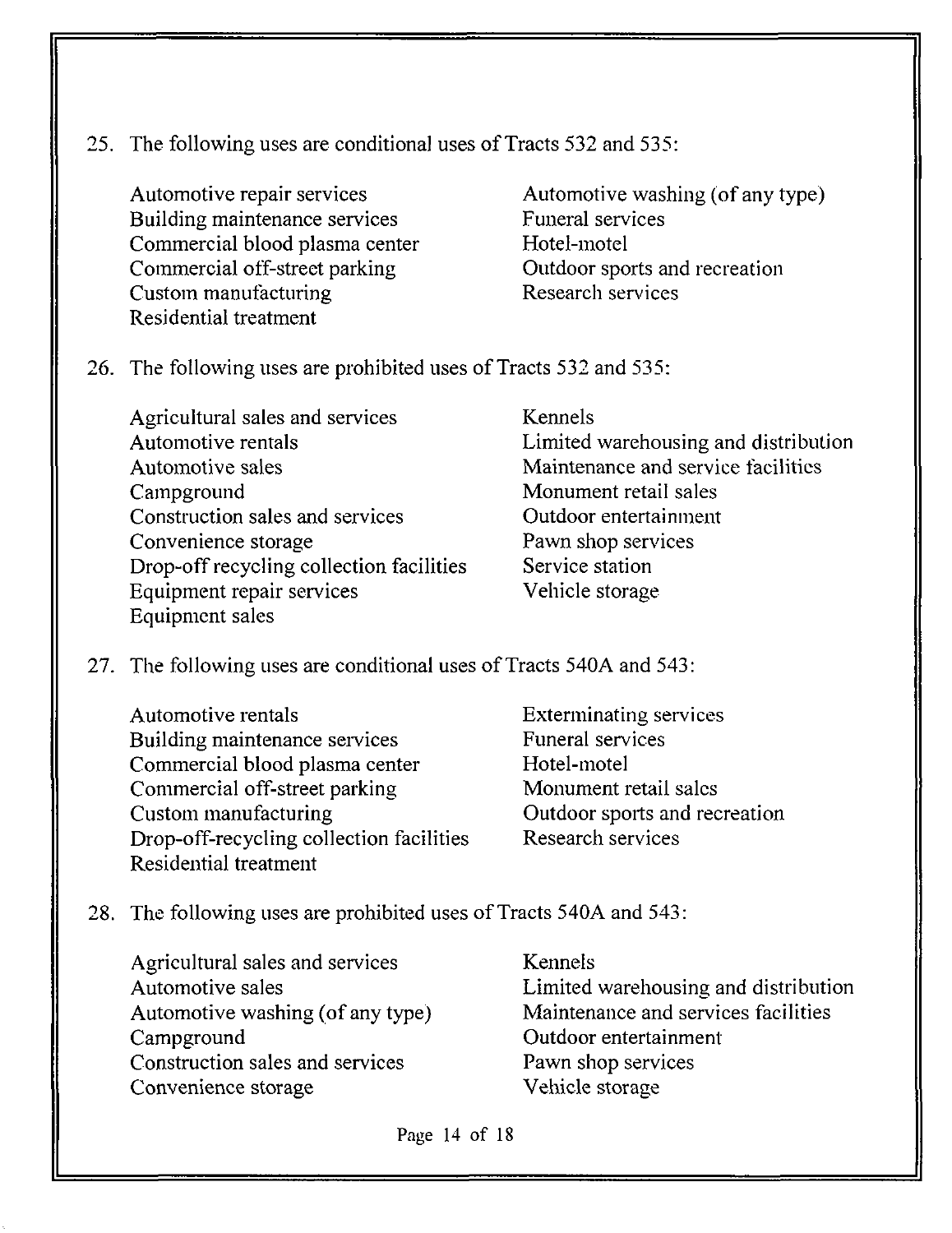Electronic prototype assembly Equipment sales

Equipment repair services

29. The following uses are conditional uses of Tracts 541 and 541 A:

Automotive rentals Automotive repair services Commercial off-street parking Exterminating services Hotel-motel

Outdoor sports and recreation Research services Residential treatment Funeral services

30. The following uses are prohibited uses of Tracts 541 and 541 A:

| Automotive sales                 | Outdoor entertainment |
|----------------------------------|-----------------------|
| Automotive washing (of any type) | Pawn shop services    |

# 31. The following uses are conditional uses of Tract 543 A:

| Automotive rentals                       | <b>Exterminating services</b> |
|------------------------------------------|-------------------------------|
| Building maintenance services            | Funeral services              |
| Commercial blood plasma center           | Hotel-motel                   |
| Commercial off-street parking            | Outdoor sports and recreation |
| Custom manufacturing                     | Research services             |
| Drop-off recycling collection facilities | Residential treatment         |

## 32. The following uses are prohibited uses of Tract 543 A:

| Adult oriented businesses            | Construction sales and scrvices |
|--------------------------------------|---------------------------------|
| Agricultural sales and services      | Convenience storage             |
| Automotive sales                     | Electronic prototype assemble   |
| Automotive washing (of any type)     | Equipment repair services       |
| Campground                           | Equipment sales                 |
| Kennels                              | Outdoor entertainment           |
| Limited warehousing and distribution | Pawn shop services              |
| Maintenance and services facilities  | Vehicle storage                 |

33. Day care services (general) use is a conditional use of Tracts 503, 503A, and 551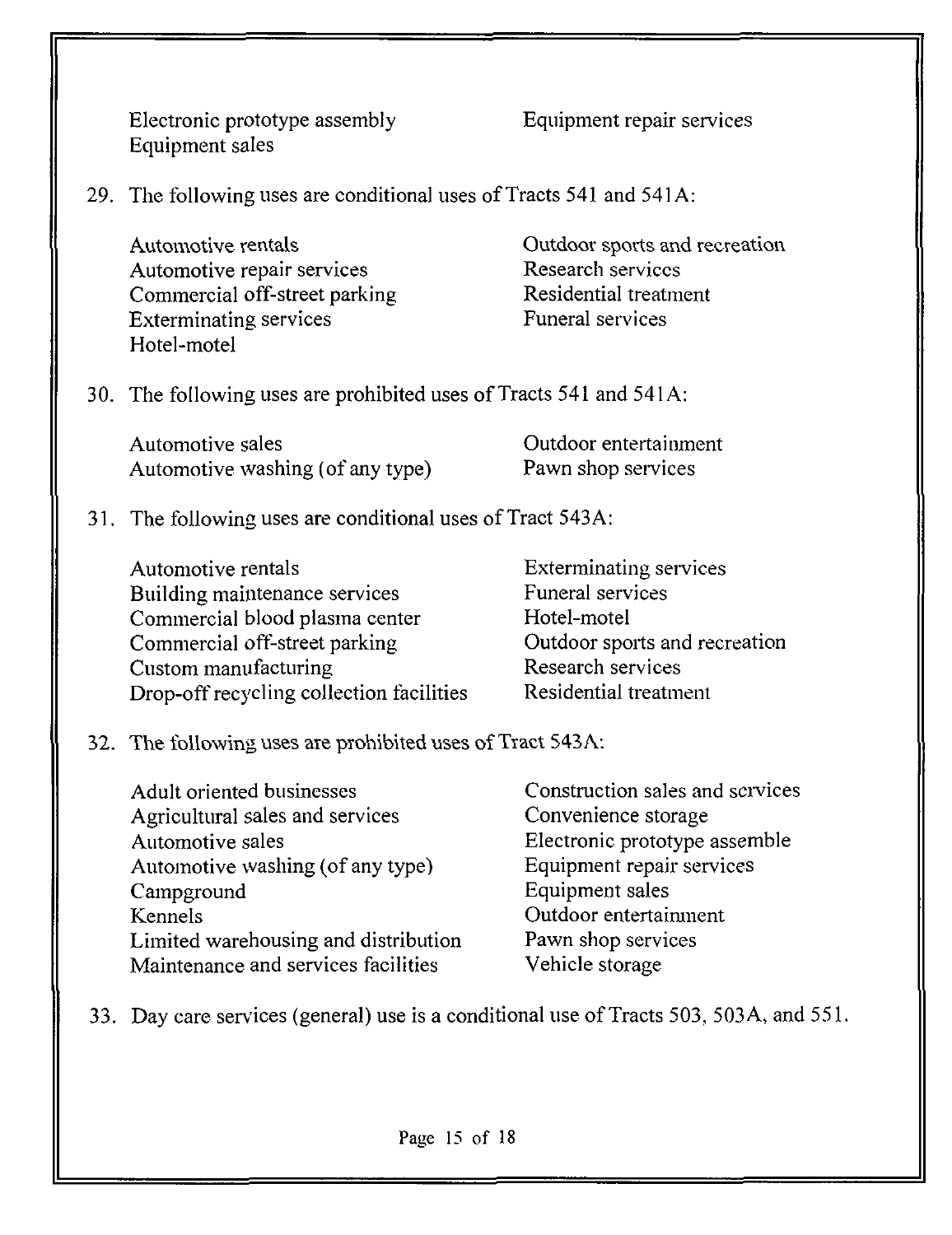|  | 34. The following uses are prohibited uses of Tracts 551: |  |  |
|--|-----------------------------------------------------------|--|--|
|--|-----------------------------------------------------------|--|--|

Bed and breakfast residential (Group 2) Multifamily residential Condominium residential Residential treatment Congregate living Retirement housing (large site) Townhouse residential

35. The following uses are conditional uses of Tracts 559, 561, 562A, and 563:

Commercial off-street parking Congregate living Hospital services (limited) Laundry services

Monument retail sales Plant nursery Services station

36. The following uses are prohibited uses of Tract 559, 561, 562A, and 563

Agricultural sales and services Automotive rentals Automotive repair services Automotive sales Automotive washing (of any type) Building maintenance services Business or trade school Campground College and university facilities Commercial blood plasma center Construction sales and services Convenience storage Drop-of recycling collection facilities Electronic prototype assemble Equipment repair services Equipment sales Business support services

Hospital services (general) Exterminating services Funeral services Indoor sports and recreation Kennels Limited warehousing and distribution Maintenance and service facilities Outdoor entertainment Hotel-motel Indoor entertainment Outdoor sports and recreation Pawn shop services Residential treatment Research services Vehicle storage Medical offices (exceeding 5000 sq. ft. gross floor area)

37. The following uses are prohibited uses of Tracts 503 and 503A:

Congregate living Group residential Multifamily residential

Convalescent services Hospital services (limited) Residential treatment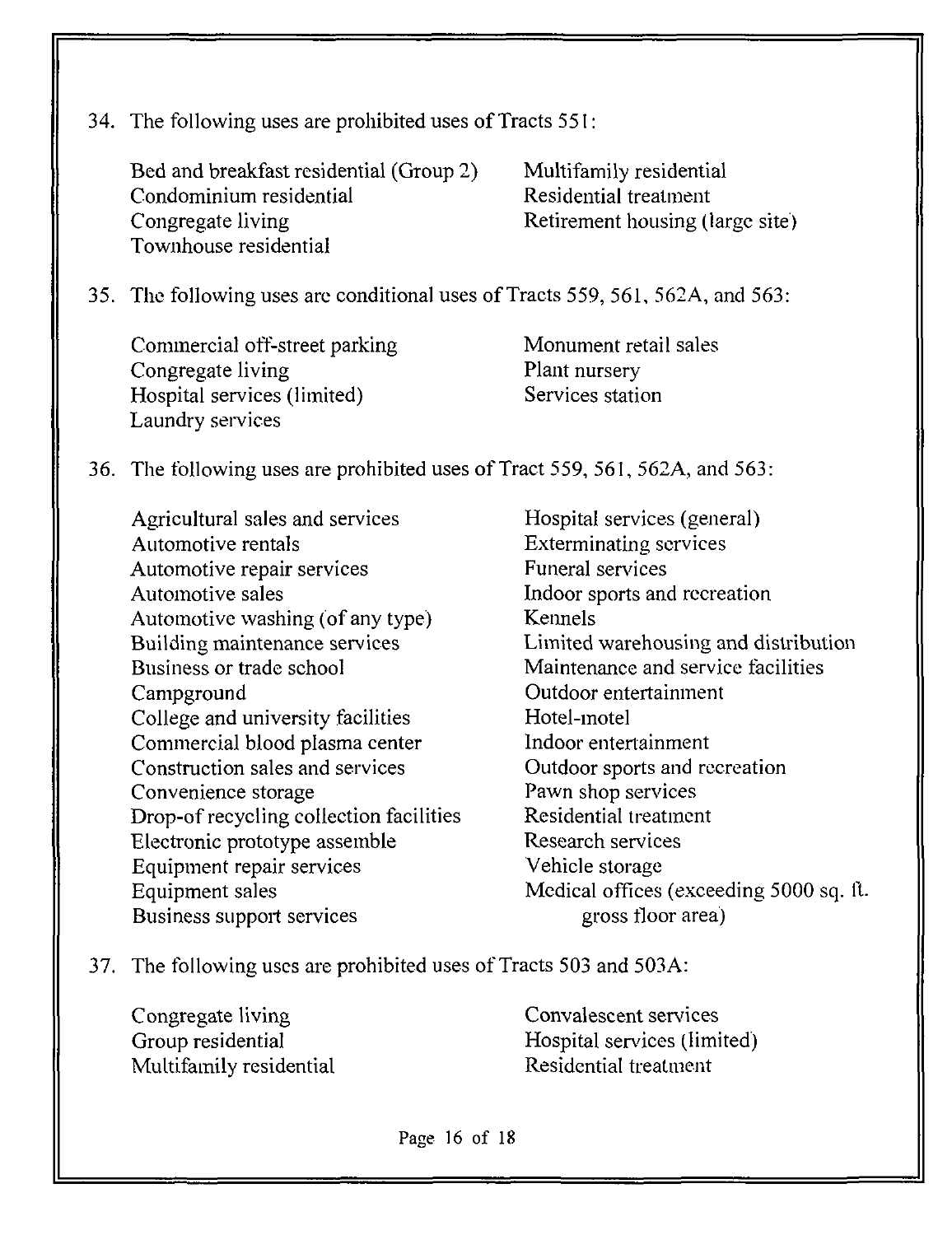38. The following uses are conditional uses of Tract 503B:

Day care services (commercial) Day care services (general) Local utility services

Private primary educational facilities Private secondary educational facilities Safety services

- 39. A college and university facilities use that exceeds 2,400 square feet gross floor area is a conditional use of Tract 503B.
- 40. The following uses are prohibited uses of Tract 503B:

Business or trade school Business support services Communication services Congregate living Convalescent services Counseling services Group residential Guidance services Hospital services (general) Medical offices (not exceeding 5000 sq. ft. gross floor area)

Medical offices (exceeding 5000 sq. ft. gross floor area) Multifamily residential Off-site accessory parking Personal services Professional office Residential treatment Restaurant (limited) Hospital services (limited) Software development

- 41. Except as otherwise provided in this ordinance, Tracts 515 and 516 may be developed and used according to the regulations under the following zoning districts
	- A. Community commercial-mixed use-conditional overlay-neighborhood plan (GR-MU-CO-NP) combining district for an area measured from ground level to a height of 15 feet.
	- B. Multifamily residence highest density-conditional overlay-neighborhood plan (MF-6-CO-NP) combining district for an area measured from 15 feet above ground level to a height of 60 feet.
- 42. The following conditions apply to Tracts 515 and 516.
	- A. The maximum height of a building or structure is 60 feet from ground level.
	- B. The maximum building coverage is 70 percent.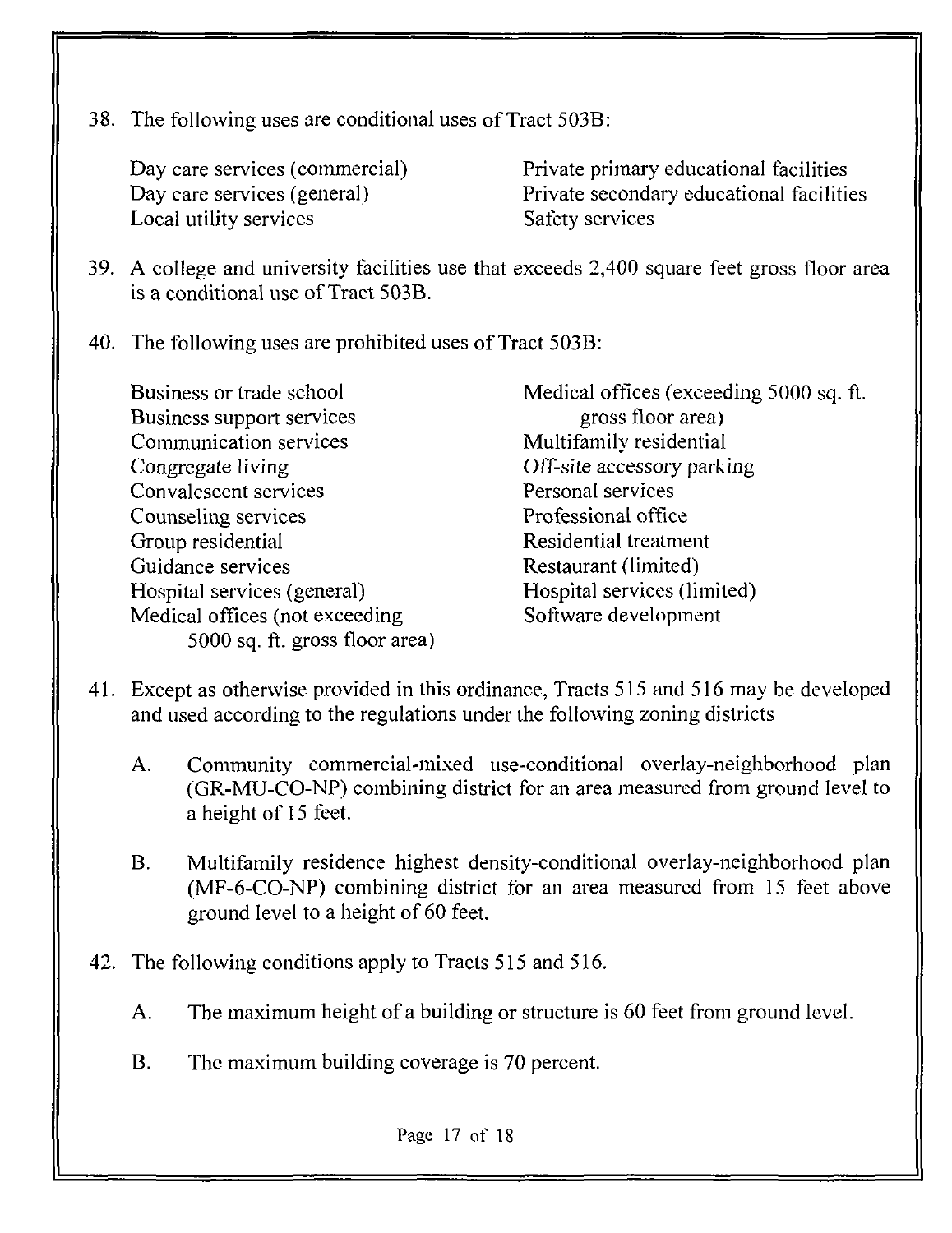- C. The maximum impervious cover is 80 percent.
- D. Vehicular access from the tracts to Red River Street and Dean Keeton Street is prohibited. All vehicular access to the Property shall be from other adjacent public streets or through other adjacent property.

Except as specifically restricted under this ordinance, the Property may be developed and used in accordance with the regulations established for the respective base districts and other applicable requirements of the City Code.

PART 8. This ordinance takes effect on September 6, 2004.

| PASSED AND APPROVED                                         |                  |                                |
|-------------------------------------------------------------|------------------|--------------------------------|
| August 26<br>, 2004                                         | <b>ડ્ડ</b><br>ડુ | Will Wynn<br>Mayor             |
| Ç<br><b>APPROVED:</b><br>David Allan Smith<br>City Attorney | <b>ATTEST:</b>   | Shirley A. Brown<br>City Clerk |
|                                                             |                  |                                |
|                                                             |                  |                                |
| $\bullet$                                                   |                  |                                |
| Page 18 of 18                                               |                  |                                |
|                                                             |                  |                                |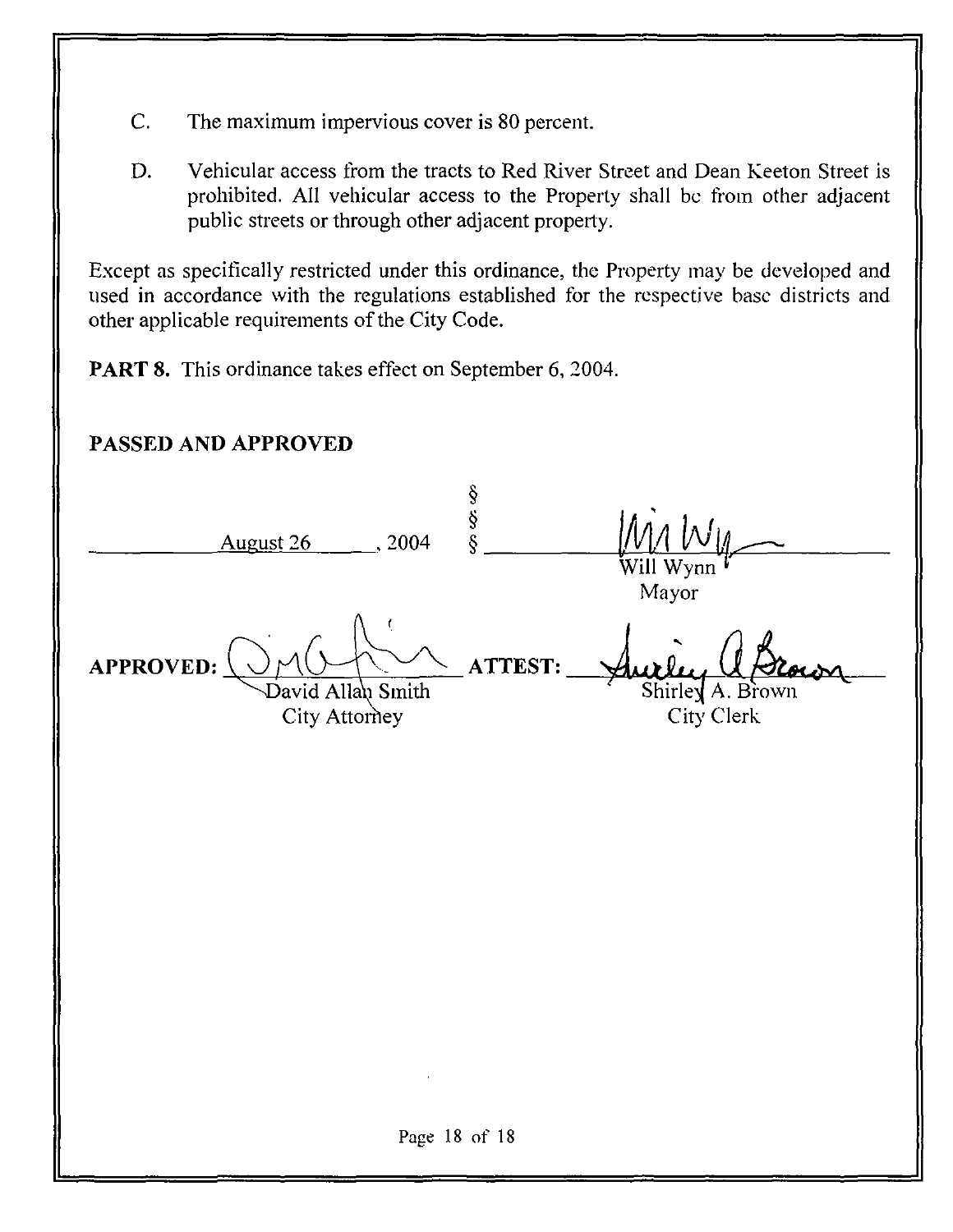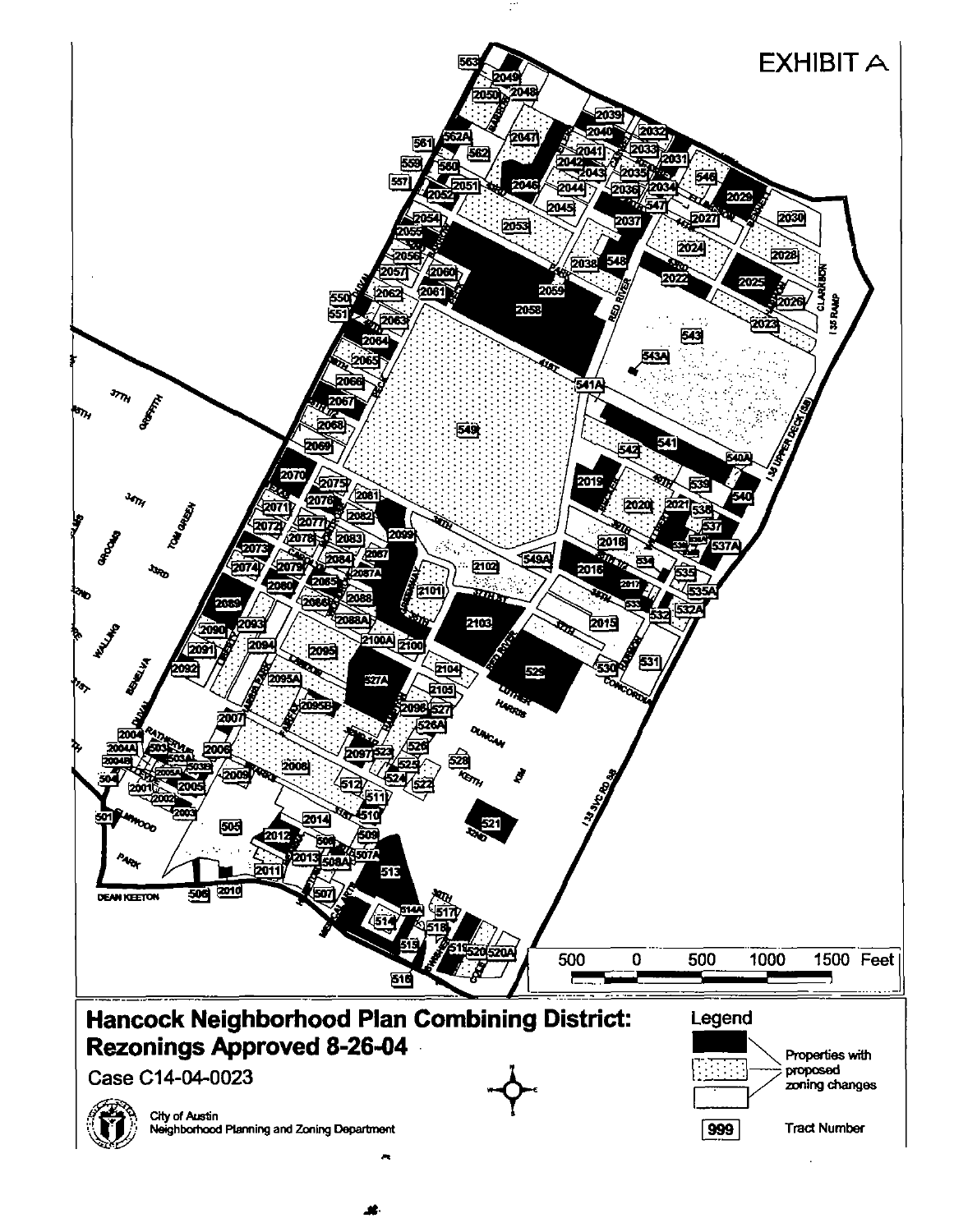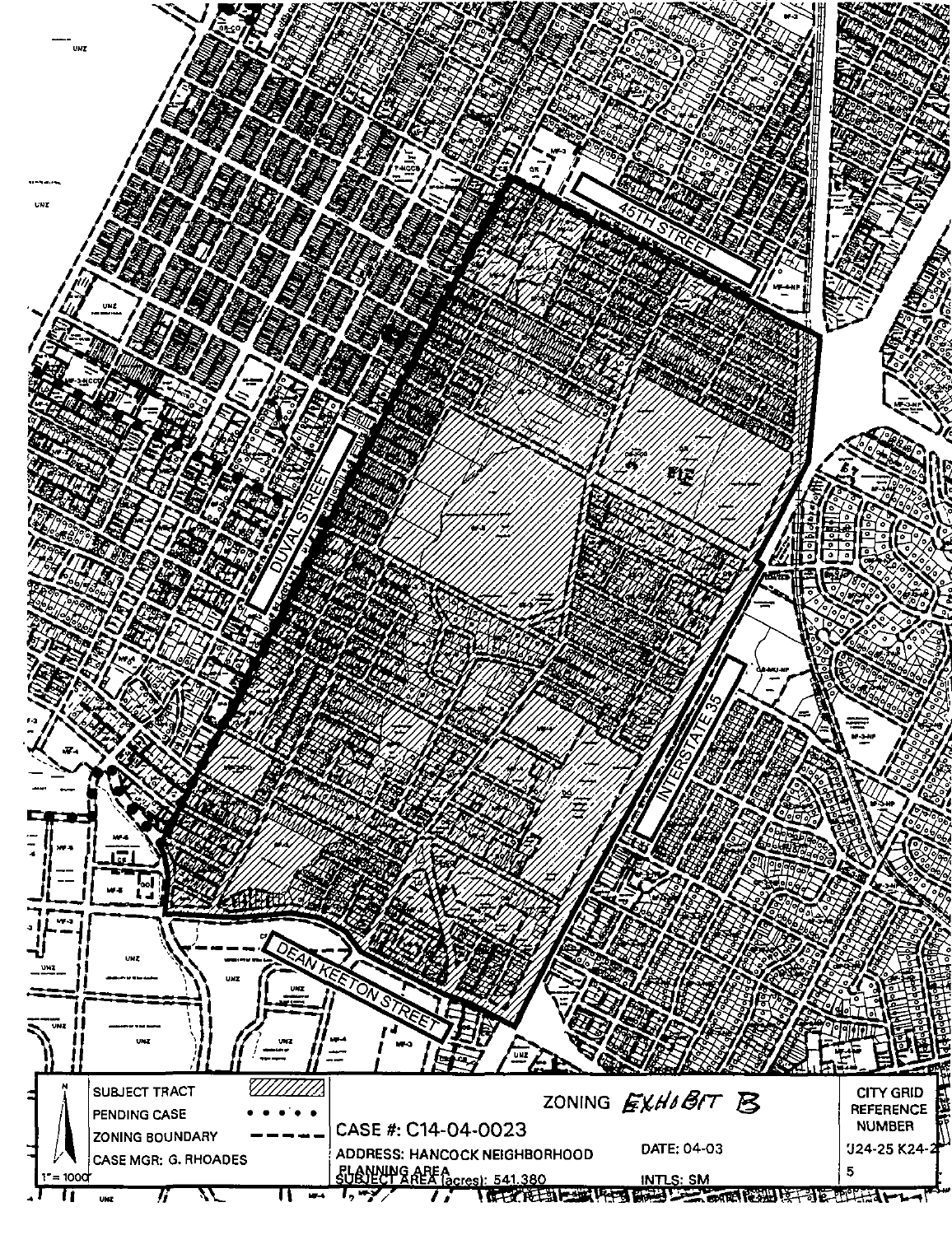十六六十 5434

2,500 SQUARE FEET AUSTIN PERMIT SERVICE ZONING TRACT

 $\overline{r}$ 

FN . NO, 98-241 (MJJ) JULY 20, 1998 BPI JOB NO. 765-03.97

#### $E\times H1$  13  $IT$   $C$

#### DESCRIPTION

OF A 2,500 SQUARE TOOT TRACT OF LAND SITUATED IN THE CITY OF AUSTIN, TRAVIS COUNTY, TEXAS, OUT OF OUTLOT 19, DIVISION "C" ORIGINAL CITY OF AUSTIN, BEING A PORTION OF THAT 34.243 ACRE TRACT OF LAND CONVEYED TO PACIFIC RETAIL TRUST BY DEED OF RECORD IN VOLUME 12723, PAGE 2153 OF THE REAL PROPERTY' RECORDS OF TRAVIS COUNTY, TEXAS; SAID 2,500 SQUARE FEET BEING MORE PARTICULARLY DESCRIBED BY METES AND BOUNDS AS FOLLOWS :

COMMENCING, at a P.K. nail found at the intersection of the easterly line of Red River Street (80' R.O.W.) with the northerly line of East 41st Street (80' R.O.W.)/ being the southwesterly corner of said 34.243 acres;

THENCE, N23°19'22"E, along the easterly line of Red River Street, being the westerly line of said 34.243 acres a distance of 158.77 feet;

THENCE, leaving the easterly line of Red River Street, over and across said 34.243 acres the following five (5) courses and distances:

- 1) S66°40'38"E, a distance of 182.01 feet to the POINT OP BEGINNING and the southwesterly corner hereof;
- 2) N30°01'12"E, a distance of 41.76 feet to the northwesterly corner hereof;
- 3) S59°58'38"Er a distance of 59.87 feet to the northeasterly corner hereof;
- 4) S30°01'12"E, a distance of 41.76 feet to the southeasterly corner hereof;

 $C14 - O4 = 0023$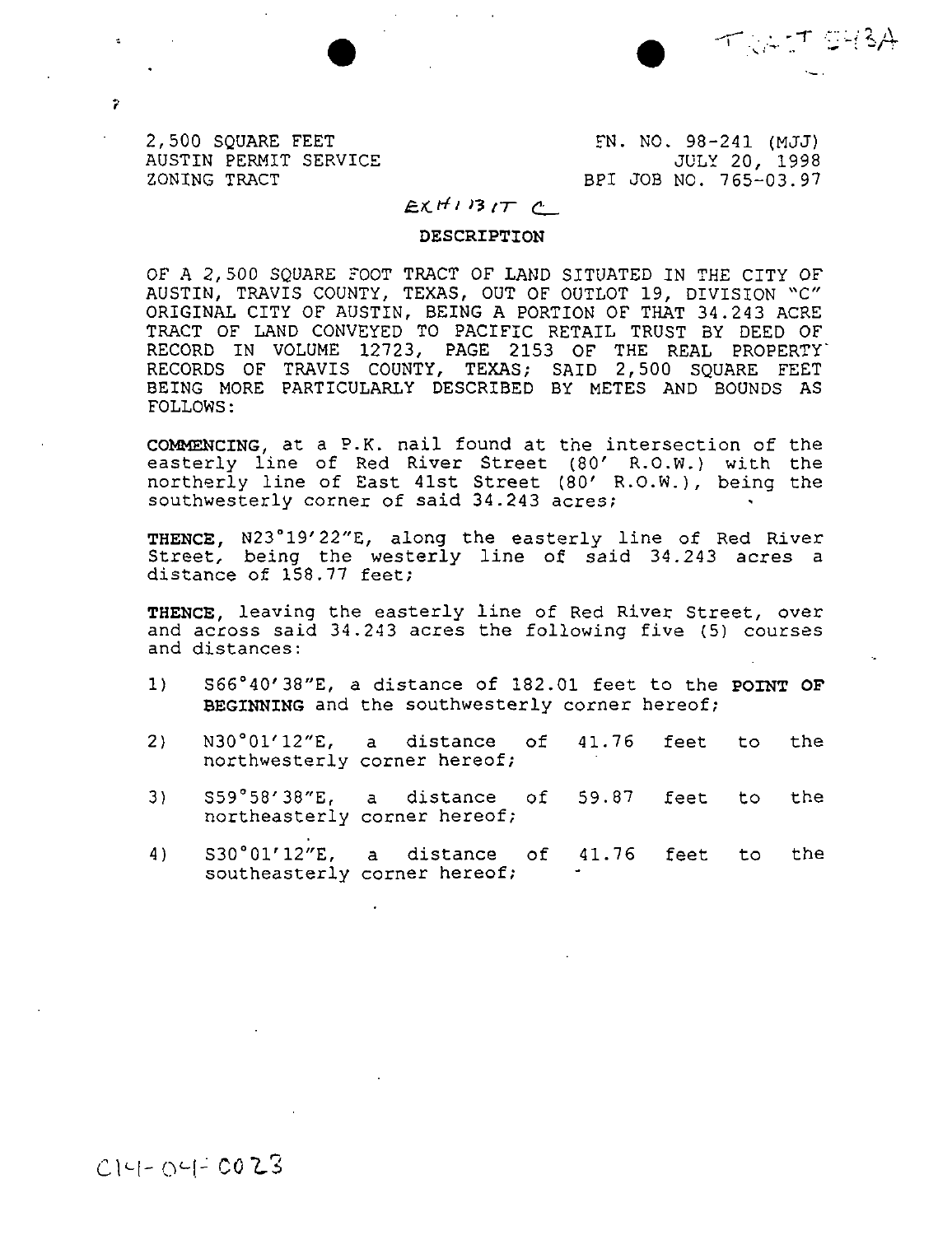FN 98-241 (MJJ) JULY 20, 1990 PAGE 2 OF 2

 $\mathbf{r}$ 

5) N59°58'3B"W, a distance of 59.87 feet to the POINT OF BEGINNING, containing an area of 2,500 square feet of land, more or less, within these metes and bounds.

I, PAUL L. EASLEY, A REGISTERED PROFESSIONAL LAND SURVEYOR, DO HEREBY CERTIFY THAT THE PROPERTY DESCRIBED HEREIN WAS DETERMINED BY A SURVEY MADE ON THE GROUND UNDER MY DIRECTION AND SUPERVISION. A SURVEY EXHIBIT WAS PREPARED TO ACCOMPANY THIS DESCRIPTION.

BURY & PITTMAN, INC. ENGINEERS-SURVEYORS 3345 BEE CAVE ROAD, SUITE 200 R.P.L.S. NO. 4432 AUSTIN, TEXAS 78746

PAUL L. EASLAY

DATE

7800001434

STATE OF TEXAS